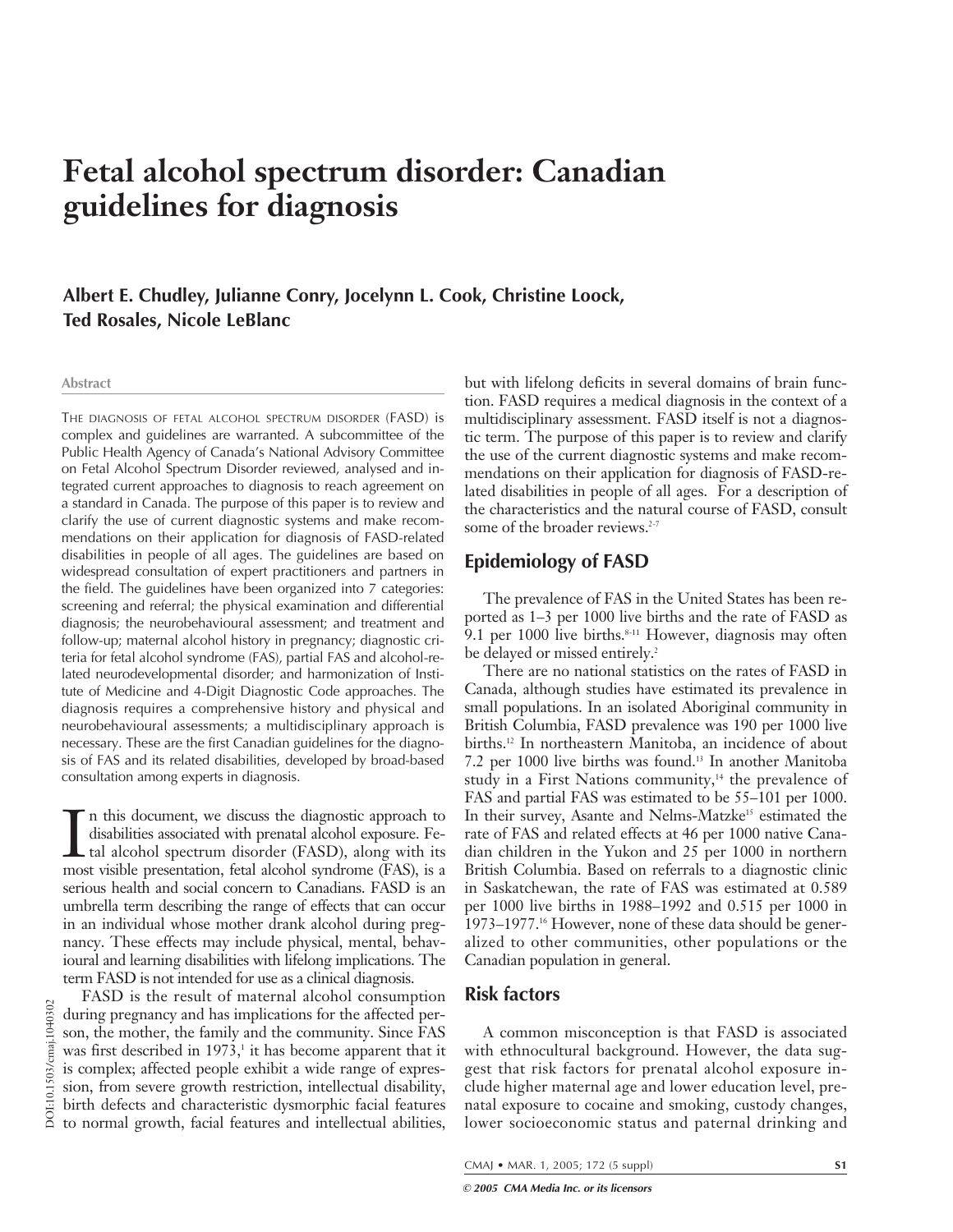drug use at the time of pregnancy; $17$  and reduced access to prenatal and postnatal care and services, inadequate nutrition and a poor developmental environment (e.g., stress, abuse, neglect).<sup>18</sup>

In a 5-year follow-up study of birth mothers of children with full FAS, Astley and colleagues<sup>19</sup> found that these women came from diverse racial, educational and economic backgrounds. They were often challenged by untreated or under-treated mental health concerns, they were socially isolated, they were victims of abuse and they had histories of severe childhood sexual abuse.

Because there are no large-scale studies of risk factors and because risks are interrelated and could be different for different populations, it is difficult to provide accurate figures for relative risk. However, the most important risk factor for FASD is related to high blood-alcohol concentration: the timing of exposure during fetal development, the pattern of consumption, i.e., binge drinking (4 or more drinks per occasion) and the frequency of use. Although there seems to be no definite threshold of exposure, there appears to be a dose-response relation.<sup>17,20,21</sup>

# **Importance of early diagnosis**

An early diagnosis is essential to allow access to interventions and resources that may mitigate the development of subsequent "secondary disabilities" (e.g., unemployment, mental health problems, trouble with the law, inappropriate sexual behaviour, disrupted school experience) among affected people.<sup>22</sup> Furthermore, an early diagnosis will also allow appropriate intervention, counselling and treatment for the mother and may prevent the birth of affected children in the future.23 It may also prompt caregivers to seek diagnosis and support for previously undiagnosed siblings. A review of medical and behavioural management of those with FASD can be found in other sources.<sup>3,24</sup> Astley and Clarren<sup>25</sup> suggest that accurate and timely diagnosis is essential to improve outcome, as misclassification leads to inappropriate patient care, increased risk of secondary disabilities, missed opportunities for prevention and inaccurate estimates of incidence and prevalence. Together, these inaccuracies could hinder efforts to allocate sufficient social and health care services to the vulnerable populations and preclude accurate assessment of primary prevention efforts.

Because of limited capacity and expertise and the need to involve several professionals in a comprehensive multidisciplinary diagnostic evaluation, only a fraction of those affected currently receive a diagnosis. Results<sup>26</sup> from the Canadian national survey regarding knowledge and attitudes of health professionals suggest that standardized guidelines for diagnosis and further professional education and training are needed for practitioners to participate in diagnosis. In response to these concerns, Health Canada's National Advisory Committee on FASD, along with experts and practitioners in FAS diagnosis and treatment, present the following guidelines for diagnosis.

# **Process of guideline development**

These guidelines are the result of more than 10 faceto-face consultations with Canadian and American experts in the diagnosis of FAS and its related disabilities (Appendix 1). Many of the participants are currently providing diagnostic services across Canada. Review and feedback were provided by a diverse group of individuals; professional organizations and societies; and provincial, territorial and federal levels of government. Guidelines are presented in 6 areas related to the diagnostic process: 1. screening and referral; 2. the physical examination and differential diagnosis; 3. neurobehavioural assessment; 4. treatment and follow-up; 5. maternal alcohol history in pregnancy; and 6. diagnostic criteria for FAS, partial FAS and alcohol-related neurodevelopmental disorder. We also include recommendations for harmonization of the 2 main approaches to diagnosis.

There are multiple approaches to diagnosis, and the working group sought to integrate these to achieve consistent diagnoses across Canada. Current knowledge of the complexity of the disabilities associated with prenatal alcohol exposure dictates that a comprehensive, multidisciplinary assessment is necessary to make an accurate diagnosis and provide recommendations for management. We are recommending such a multidisciplinary approach. This approach will also allow for collection of Canadian data for estimating incidence and prevalence of FASD. This information is essential to identify the need for and the development of appropriate prevention and intervention programs and services.

# **Background and terminology for the diagnosis of FAS**

The first recognition of a variety of birth defects and developmental disabilities in offspring born to alcoholic parents is attributed to Lemoine and colleagues.<sup>27</sup> A specific pattern of birth defects following maternal alcohol exposure was described in the United States.<sup>1,28</sup> The specific pattern, referred to as FAS, consists of facial abnormalities (smooth philtrum [the space between the upper lip and the nose], thin vermilion border [the exposed mucosal, or red part, of the upper lip], short palpebral fissures), impaired prenatal or postnatal growth (or both) and central nervous system or neurobehavioural disorders. Alcohol probably acts through multiple mechanisms and a range of disabilities has been observed in the absence of dysmorphic features reflecting varying degrees of damage during fetal development; undoubtedly, timing and degree of exposure are important variables that contribute to the variation. Thus, the term "suspected fetal alcohol effects" (FAE) was created.<sup>29</sup> These "effects" were further delineated by the United States' Institute of Medicine (IOM), which published recommendations in 1996 for diagnosis of FAS in consultation with a panel of experts.<sup>4</sup>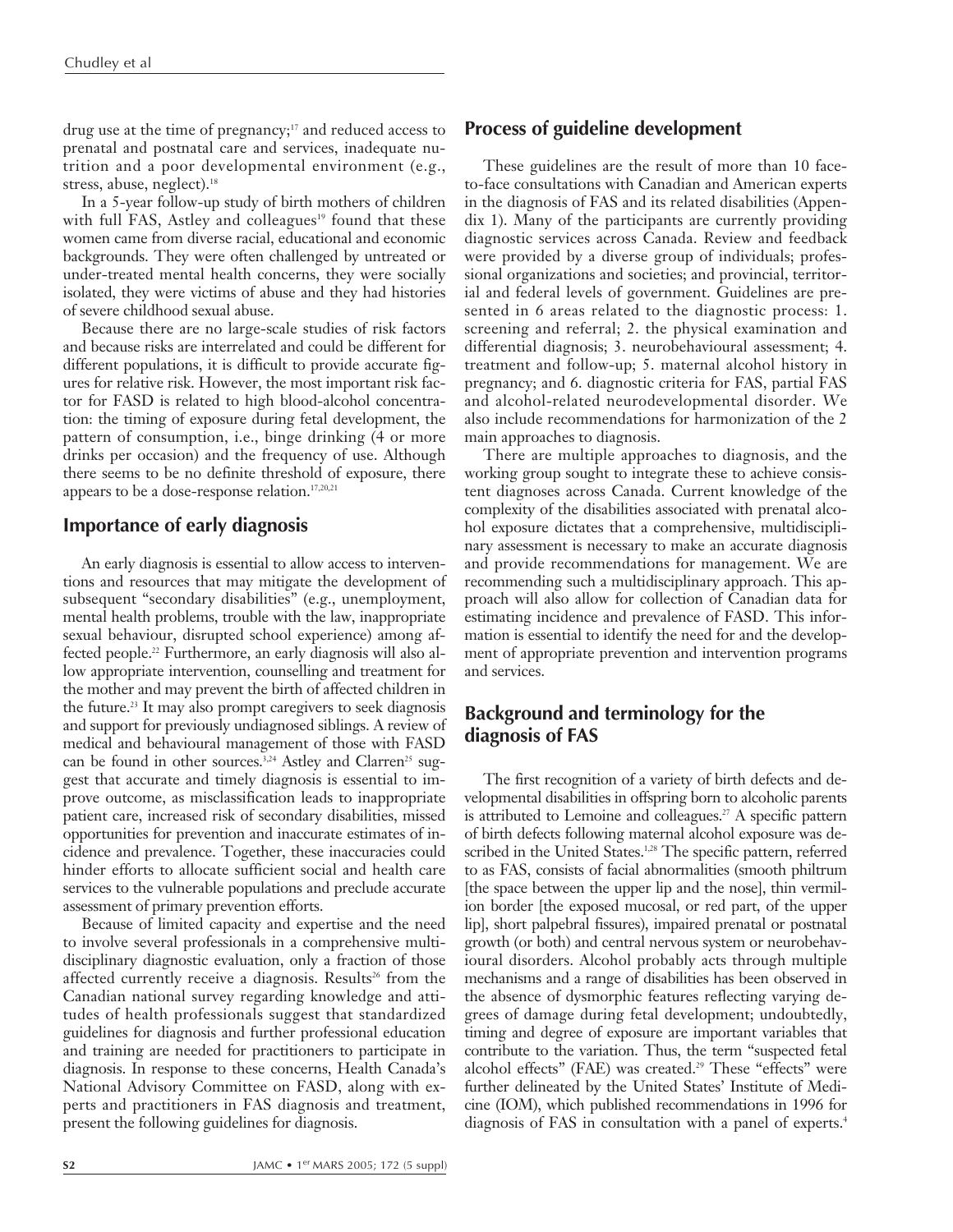The diagnostic categories presented were: FAS with and without a confirmed history of alcohol exposure, partial FAS, alcohol-related birth defects (ARBD), and alcohol-related neurodevelopmental disorder (ARND) (Table 1).

In the late 1990s, another diagnostic strategy was developed by Astley and Clarren.<sup>25,30</sup> They created a 4-Digit Diagnostic Code using data from the Washington State Fetal Alcohol Syndrome Diagnostic and Prevention Network of clinics. The system uses quantitative, objective measurement scales and specific case definitions. The 4 digits in the code reflect the magnitude of expression or severity of the 4 key diagnostic features of FAS in the following order: growth deficiency; the FAS facial phenotype; central nervous system damage or dysfunction; gestational exposure to alcohol. The magnitude of expression of each feature is ranked independently on a 4-point Likert scale with 1 reflecting complete absence of the feature and 4 reflecting its extreme expression. The 4-Digit Diagnostic Code is now being used for diagnosis, screening and surveillance in clinics throughout the United States and Canada. Terminology from Astley's 2004 revision of the 4-Digit Diagnostic Code are used in this article.\*

Although the approaches are different, the underlying, fundamental criteria of the IOM and the 4-Digit Diagnostic Code are similar. Some clinics are choosing to integrate the diagnostic tools and precision reflected in the 4-Digit Diagnostic Code with the diagnostic categories and language recommended by the IOM committee. Although both IOM criteria and the 4-Digit Diagnostic Code have been published, many clinicians still use the less desirable and potentially misleading gestalt approach (Table 2).

### **The diagnostic process**

The diagnostic process consists of screening and referral, the physical examination and differential diagnosis, the neurobehavioural assessment and treatment and follow-up. Because of the complexity and the range of expression of dysfunction related to prenatal alcohol exposure, a multidisciplinary team is essential for an accurate and comprehensive diagnosis and treatment recommendations. The assessment process begins with recognition of the need for diagnosis and ends with implementation of appropriate recommendations. The multidisciplinary diagnostic team can be geographic, regional or virtual; it can also accept referrals from distant communities and carry out an evaluation using telemedicine.

The core team may vary according to the specific context, but ideally it should consist of the following professionals with appropriate qualifications, training and experience in their particular discipline:

- Coordinator for case management (e.g., nurse, social worker).
- Physician specifically trained in FASD diagnosis.
- Psychologist.
- Occupational therapist.<br>• Speech-language pathol
- Speech-language pathologist.

Additional members may include addiction counsellors, childcare workers, cultural interpreters, mental health workers, parents or caregivers, probation officers, psychiatrists, teachers, vocational counselors, nurses, geneticists or dysmorphologists, neuropsychologists, family therapists.

#### **Comments**

Clearly, funding for development, training and maintenance of multidisciplinary diagnostic teams is necessary so that major centres will have the expertise and capacity to serve their communities. To optimize the outcome of the diagnosis, the community and the family must be prepared, ready to participate in, and be in agreement with the diagnostic assessment. The diagnostic process should be sensitive to the family's and the caregiver's needs. In each community, referrals must be evaluated and their level of priority established. The family and guardian must be in agreement on the purpose of diagnosis. They must be made aware of the potential psychosocial consequences of a diagnosis of FASD (e.g., increasing a sense of guilt and anger, especially with the birth mother, or potential stigmatization of the child). The family or guardian will likely need help to move confidently through the diagnostic process. This help might include some preparatory education concerning FASD and linking them with community supports and resources.

Information from multiple sources (e.g., school records, hospital records, social services, previous assessments) should be obtained; this might involve meetings with relevant professionals who know the patient (e.g., teachers, physicians, social workers, psychologists). Other relevant documentation would include birth and pregnancy records, medical and hospital records, adoption records, academic records, achievement tests, developmental assessments, psychological and psychometric assessments, legal reports and documentation of the family history.

The comprehensive assessment by the diagnostic team provides important information about the individual's unique needs and allows interventions to be tailored to his or her strengths and challenges. The post-diagnostic report should state the basis for the diagnosis by including the history of alcohol use, the physical criteria and the psychological data that support it.

Multidisciplinary teams work with community partners and resources to develop and implement management plans to maximize the potential of the affected individual. Following assessment, a report containing recommendations should be made available to caregivers, educators, and biological families, as well as other appropriate indi-

<sup>\*</sup>Astley SJ. Diagnostic Guide for Fetal Alcohol Spectrum Disorders: The 4-Digit Diagnostic Code (3rd edition). Seattle: University of Washington Publication Services; 2004.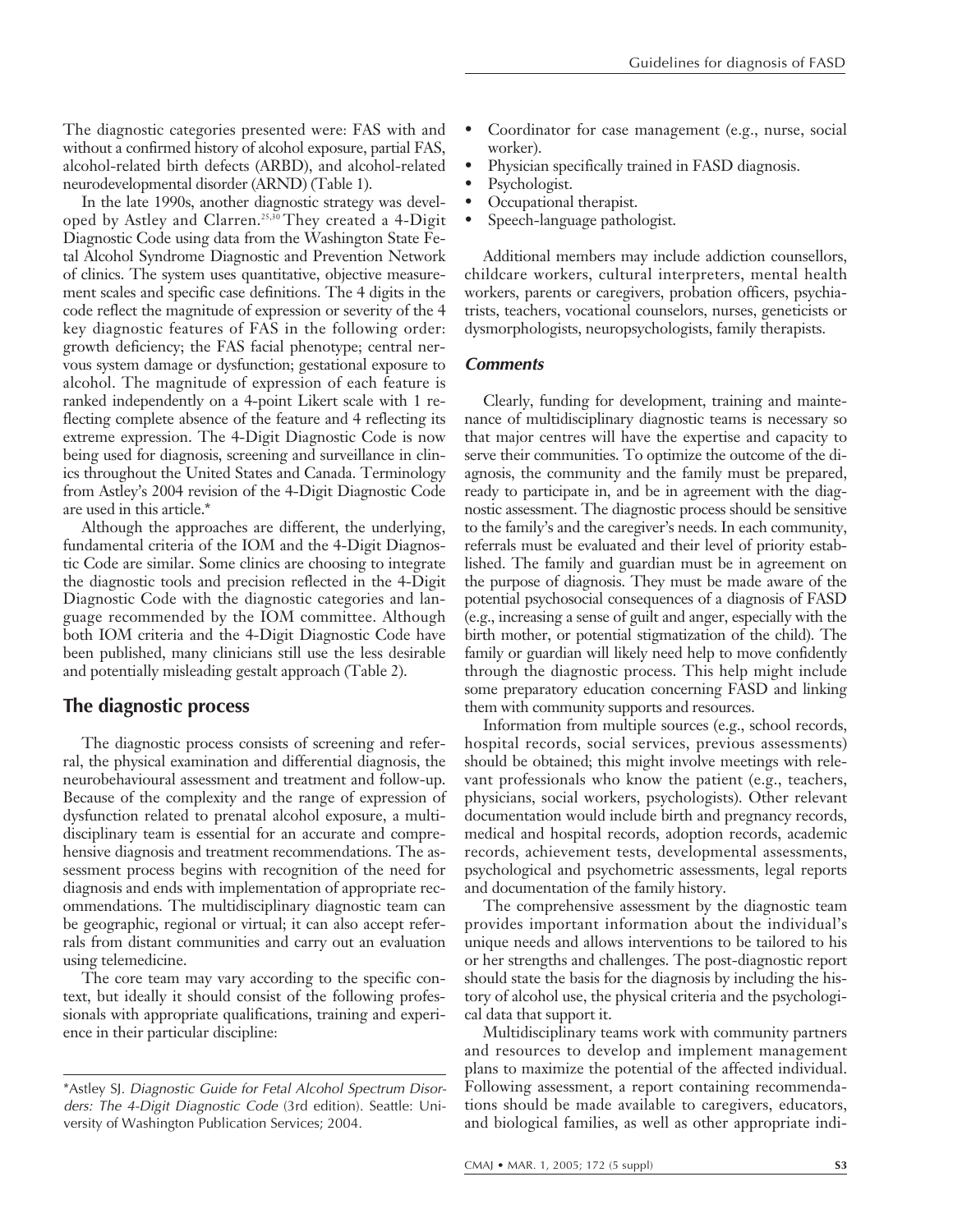viduals who work with the child (i.e., daycare workers, early intervention workers, social workers, etc). The team findings should be discussed with the guardian. Older children who have the cognitive ability should have the opportunity to learn about their diagnosis from the team. The team might also take on the responsibility for facilitating and providing follow-up with the family and community resources regarding outcomes of the recommendations. Ultimately, the diagnostic process will result in concrete management recommendations to improve the lives of the affected individuals, their families and the communities.

Canada is a large country with vast distances between communities, some of which are remote and isolated. Specialists providing consultation to remote areas require specialized training in FASD assessment and need to link with centres that have multidisciplinary teams to assist in the diagnostic process. A number of tools may be useful for distant diagnosis. More frequent use of telemedicine, for example, will allow assessment of children in distant communities.31 Other examples include the use of digital photographs<sup>32,33</sup> and 3-D laser surface scanning<sup>34,35</sup> sent electronically to teams in larger centres.

We recognize that there is currently a limited capacity even in some large communities in Canada to provide a multidisciplinary team-based approach to FAS diagnosis. Professionals should make the best use of available resources and expertise to provide an accurate assessment and treatment plan for affected individuals and their families, recognizing the key role of psychology.

# **1. Screening and referral**

### **Recommendations**

- 1.1 All pregnant and post-partum women should be screened for alcohol use with validated screening tools (i.e., T-ACE, TWEAK) by relevant health care providers. Women at risk for heavy alcohol use should receive early brief intervention (i.e., counselling).
- 1.2 Abstinence should be recommended to all women during pregnancy, as the mother's continued drinking during pregnancy will put the fetus at risk for effects related to prenatal alcohol exposure.
- 1.3 Referral of individuals for a possible FASD-related diagnosis should be made in the following situations:

### **Table 1: Institute of Medicine diagnostic criteria for fetal alcohol syndrome and alcohol-related effects<sup>4</sup>**

#### **Fetal alcohol syndrome (FAS)**

- 1. FAS with confirmed maternal alcohol exposure\*
	- A. Confirmed maternal alcohol exposure\*
	- B. Evidence of a characteristic pattern of facial anomalies that includes features such as short palpebral fissures and abnormalities in the premaxillary zone (e.g., flat upper lip, flattened philtrum and flat midface)
	- C. Evidence of growth retardation, as in at least one of the following:
	- low birth weight for gestational age
		- decelerating weight over time not due to nutrition
		- disproportional low weight-to-height ratio
	- D. Evidence of central nervous system neurodevelopmental abnormalities, as in at least one of the following:
		- decreased cranial size at birth
		- structural brain abnormalities (e.g., microcephaly, partial or complete agenesis of the corpus callosum, cerebellar hypoplasia)
		- neurologic hard or soft signs (as age appropriate), such as impaired fine motor skills, neurosensory hearing loss, poor tandem gait, poor eye-hand coordination
- 2. FAS without confirmed maternal alcohol exposure

#### B, C, and D as above

- 3. Partial FAS with confirmed maternal alcohol exposure
	- A. Confirmed maternal alcohol exposure\*

B. Evidence of some components of the pattern of characteristic facial anomalies

- Either C or D or E
- C. Evidence of growth retardation, as in at least one of the following:
	- low birth weight for gestational age
	- decelerating weight over time not due to nutrition
	- disproportionally low weight-to-height ratio
- D. Evidence of CNS neurodevelopmental abnormalities, e.g.,
	- decreased cranial size at birth
	- structural brain abnormalities (e.g., microcephaly, partial or complete agenesis of the corpus callosum, cerebellar hypoplasia)
	- neurologic hard or soft signs (as age appropriate) such as impaired fine motor skills, neurosensory hearing loss, poor tandem gait, poor eye–hand coordination
- E. Evidence of a complex pattern of behaviour or cognitive abnormalities that are inconsistent with developmental level and cannot be explained by familial background or environment alone: e.g., learning difficulties; deficits in school performance; poor impulse control; problems in social perception; deficits in higher level receptive and expressive language; poor capacity for abstraction or metacognition; specific deficits in mathematical skills; or problems in memory, attention or judgment.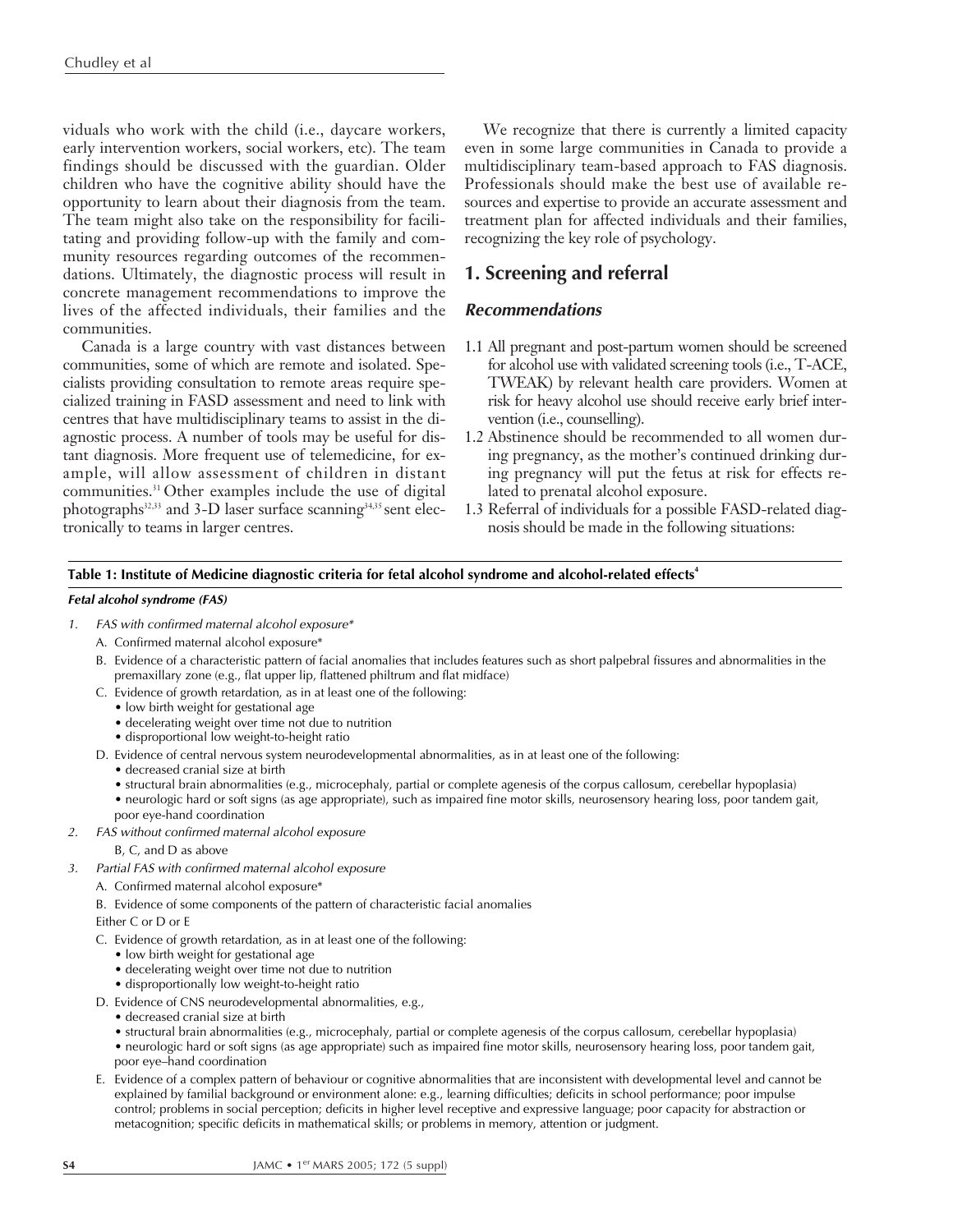- a. Presence of 3 characteristic facial features (short palpebral fissures, smooth or flattened philtrum, thin vermilion border).
- b. Evidence of significant prenatal exposure to alcohol at levels known to be associated with physical or developmental effects, or both.
- c. Presence of 1 or more facial features with growth deficits plus known or probable significant prenatal alcohol exposure.
- d. Presence of 1 or more facial features with 1 or more central nervous system deficits plus known or probable significant prenatal alcohol exposure.
- e. Presence of 1 or more facial features with pre- or postnatal growth deficits, or both (at the 10th percentile or below [1.5 standard deviations below the mean]) and 1 or more central nervous system deficits plus known or probable significant prenatal alcohol exposure.
- 1.4 Individuals with learning or behavioural difficulties, or both, without physical or dysmorphic features and without known or likely prenatal alcohol exposure should be assessed by appropriate professionals or specialty clinics (i.e., developmental pediatrics, clinical genetics, psychiatry, psychology) to identify and treat their problems.

### **Comments**

Screening should not be equated with diagnosis. We know that in some places with no diagnostic services, screening tools have been inappropriately used in lieu of a proper diagnosis. One purpose of screening is to identify and refer pregnant women who may be at risk for an alcohol use disorder and who may place their child at risk for FASD. Several alcohol screening tools have been found to be effective in identifying problem drinking in a primary

#### **Table 1: continued**

#### **Alcohol-related effects**

Clinical conditions in which there is a history of maternal alcohol exposure,\*† and where clinical or animal research has linked maternal alcohol ingestion to an observed outcome. There are 2 categories, which may co-occur. If both diagnoses are present, then both diagnoses should be rendered.

4. Alcohol-related birth defects (ARBD)

| Congenital anomalies, including malformations and dysplasias |                                               |
|--------------------------------------------------------------|-----------------------------------------------|
| Cardiac                                                      |                                               |
| Atrial septal defects                                        | Aberrant great vessels                        |
| Ventricular septal defects                                   | Tetralogy of Fallot                           |
| Skeletal                                                     |                                               |
| Hypoplastic nails                                            | Clinodactyly                                  |
| Shortened fifth digits                                       | Pectus excavatum and carinatum                |
| Radioulnar synostosis                                        | Klippel-Feil syndrome                         |
| Flexion contractures                                         | Hemivertebrae                                 |
| Camptodactyly                                                | Scoliosis                                     |
| Renal                                                        |                                               |
| Aplastic, dysplastic, hypoplastic kidneys                    | Ureteral duplications                         |
| Horseshoe kidneys                                            | Hydronephrosis                                |
| Ocular                                                       |                                               |
| Strabismus                                                   | Refractive problems secondary to small globes |
| Retinal vascular anomalies                                   |                                               |
| Auditory                                                     |                                               |
| Conductive hearing loss                                      | Neurosensory hearing loss                     |
| Other                                                        |                                               |
|                                                              |                                               |

Virtually every malformation has been described in some patient with FAS. The etiologic specificity of most of these anomalies to alcohol teratogenesis remains uncertain.

5. Alcohol-related neurodevelopmental disorder (ARND)

Presence of A or B or both.

A. Evidence of CNS neurodevelopmental abnormalities, as in any one of the following:

- decreased cranial size at birth
- structural brain abnormalities (e.g., microcephaly, partial or complete agenesis of the corpus callosum, cerebellar hypoplasia) • neurologic hard or soft signs (as age appropriate), such as impaired fine motor skills, neurosensory hearing loss, poor tandem gait, poor eye-hand coordination
- B. Evidence of a complex pattern of behaviour or cognitive abnormalities that are inconsistent with developmental level and cannot be explained by familial background or environment alone; e.g., learning difficulties; deficits in school performance; poor impulse control; problems in social perception; deficits in higher level receptive and expressive language; poor capacity for abstraction or metacognition; specific deficits in mathematical skills; or problems in memory, attention or judgment.

**<sup>\*</sup>**A pattern of excessive intake characterized by substantial, regular intake or heavy episodic drinking. Evidence of this pattern may include frequent episodes of intoxication, development of tolerance or withdrawal, social problems related to drinking, legal problems related to drinking, engaging in physically hazardous behaviour while drinking or alcohol-related medical problems such as hepatic disea

<sup>†</sup>As further research is completed and as, or if, lower quantities or variable patterns of alcohol use are associated with ARBD or ARND, these patterns of alcohol use should be incorporated into the diagnostic criteria.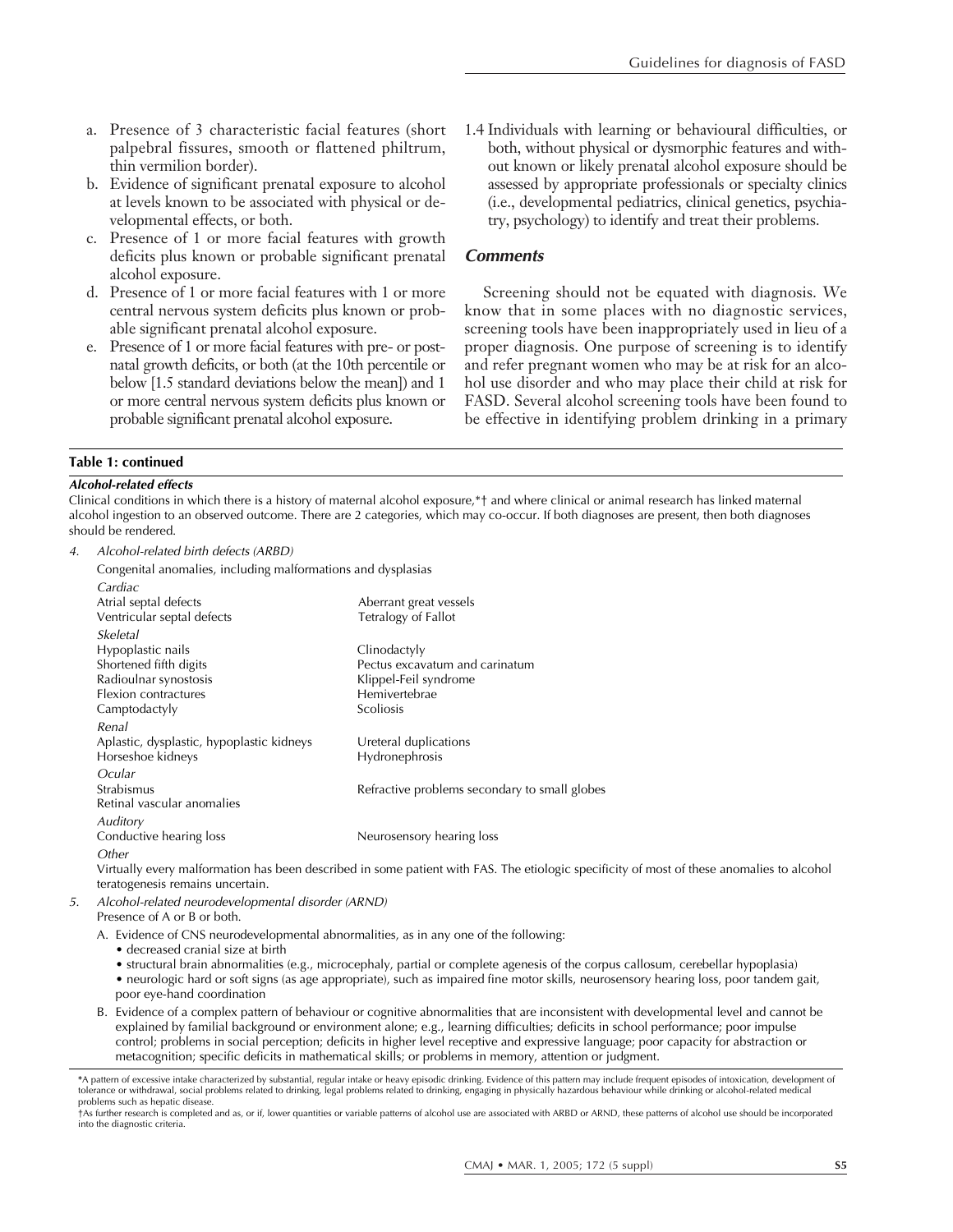care setting (e.g., TWEAK, T-ACE, CAGE, AUDIT, S-MAST, B-MAST).<sup>2,36-38</sup>

There is moderate evidence<sup>37,38</sup> to support the use of T-ACE and TWEAK to identify women who would benefit from intervention for alcohol use during pregnancy. If the woman cannot abstain, she should receive support and be referred to appropriate counselling and treatment. Stopping drinking at any point during the pregnancy will improve the outcome for the baby. Research is being carried out to develop gender and culturally appropriate instruments for the screening of all women during their child-bearing years.<sup>38</sup>

The purpose of screening individuals at risk for the effects of prenatal alcohol exposure is to determine whether a pattern of learning and behavioural problems may be related to prenatal alcohol exposure. The screening could be conducted through the education system, the mental health system, the judicial system or social services. The purpose of screening should be to facilitate referral to a diagnostic clinic and highlight the need for referral and support for the birth mother.

The FAS Diagnostic and Prevention Network has had encouraging results in applying the FAS facial photographic screening tool in foster children and school-age children populations.39 However, in the wide array of FASDs, facial dysmorphology is often absent and, in the final analysis, has little importance compared with the impact of prenatal alcohol exposure on brain function. However, it is important to note that the facial phenotype is a midline defect that is the most sensitive and specific marker for alcohol-related brain damage.

All those suspected of having brain dysfunction should

be referred to an appropriate professional or clinic for assessment (i.e., developmental pediatrics, clinical genetics, psychiatry, psychology). Because of the specificity of FASD clinics in addressing issues related to prenatal alcohol exposure, those with no prenatal alcohol exposure should be referred to an appropriate professional or clinic for assessment, treatment and follow-up.

# **2. The physical examination and differential diagnosis**

The purpose of dysmorphology assessment is to identify those with features related to prenatal alcohol exposure and also to identify children with dysmorphic features due to other causes. Occasionally, children with prenatal alcohol effects may have another genetic syndrome as a comorbidity. When in doubt and if feasible, a genetic dysmorphology assesment is advisable.

A general physical and neurologic examination, including appropriate measurements of growth and head size, assessment of characteristic findings and documentation of anomalies (e.g., cleft palate, congenital heart defects, epicanthic folds, high arched palate, poorly aligned or abnormal teeth, hypertelorism, micrognathia, abnormal hair patterning, abnormal palmar creases, skin lesions) is required to exclude the presence of other genetic disorders or multifactorial disorders that could lead to features mimicking FAS or partial FAS (Table 3).

Some children will have significant neurologic deficits, such as deafness, blindness or seizures, and these should be

|                | Table 2: 4-Digit Diagnostic Code criteria for FASD                 |                                                                                                                                 |                                                                                            |                                                                                         |  |  |
|----------------|--------------------------------------------------------------------|---------------------------------------------------------------------------------------------------------------------------------|--------------------------------------------------------------------------------------------|-----------------------------------------------------------------------------------------|--|--|
| Rank           | Growth deficiency                                                  | FAS facial phenotype                                                                                                            | CNS damage or<br>dysfunction                                                               | Gestational<br>exposure to<br>alcohol                                                   |  |  |
| $\overline{4}$ | <b>Significant</b><br>Height and weight<br>below 3rd percentile    | <b>Severe</b><br>All 3 features:<br>PFL 2 or more SDs<br>below mean<br>Thin lip: rank 4 or 5<br>Smooth philtrum: rank<br>4 or 5 | <b>Definite</b><br>Structural or<br>neurologic evidence                                    | High risk<br>Confirmed<br>exposure to high<br>levels                                    |  |  |
| 3              | Moderate<br>Height and weight<br>below 10th percentile             | Moderate<br>Generally 2 of the 3<br>features                                                                                    | <b>Probable</b><br>Significant<br>dysfunction across 3<br>or more domains                  | Some risk<br>Confirmed<br>exposure. Level of<br>exposure unknown<br>or less than rank 4 |  |  |
| $\overline{2}$ | Mild<br>Height or weight<br>below 10th percentile                  | Mild<br>Generally 1 of the 3<br>features                                                                                        | <b>Possible</b><br>Evidence of<br>dysfunction, but less<br>than rank 3                     | Unknown<br>Exposure not<br>confirmed present<br>or absent                               |  |  |
| 1              | <b>None</b><br>Height and weight at<br>or above 10th<br>percentile | <b>Absent</b><br>None of the 3 features                                                                                         | <b>Unlikely</b><br>No structural,<br>neurologic or<br>functional evidence<br>of impairment | No risk<br>Confirmed absence<br>of exposure from<br>conception to birth                 |  |  |

Note: PFL = palpebral fissure length; SD = standard deviation.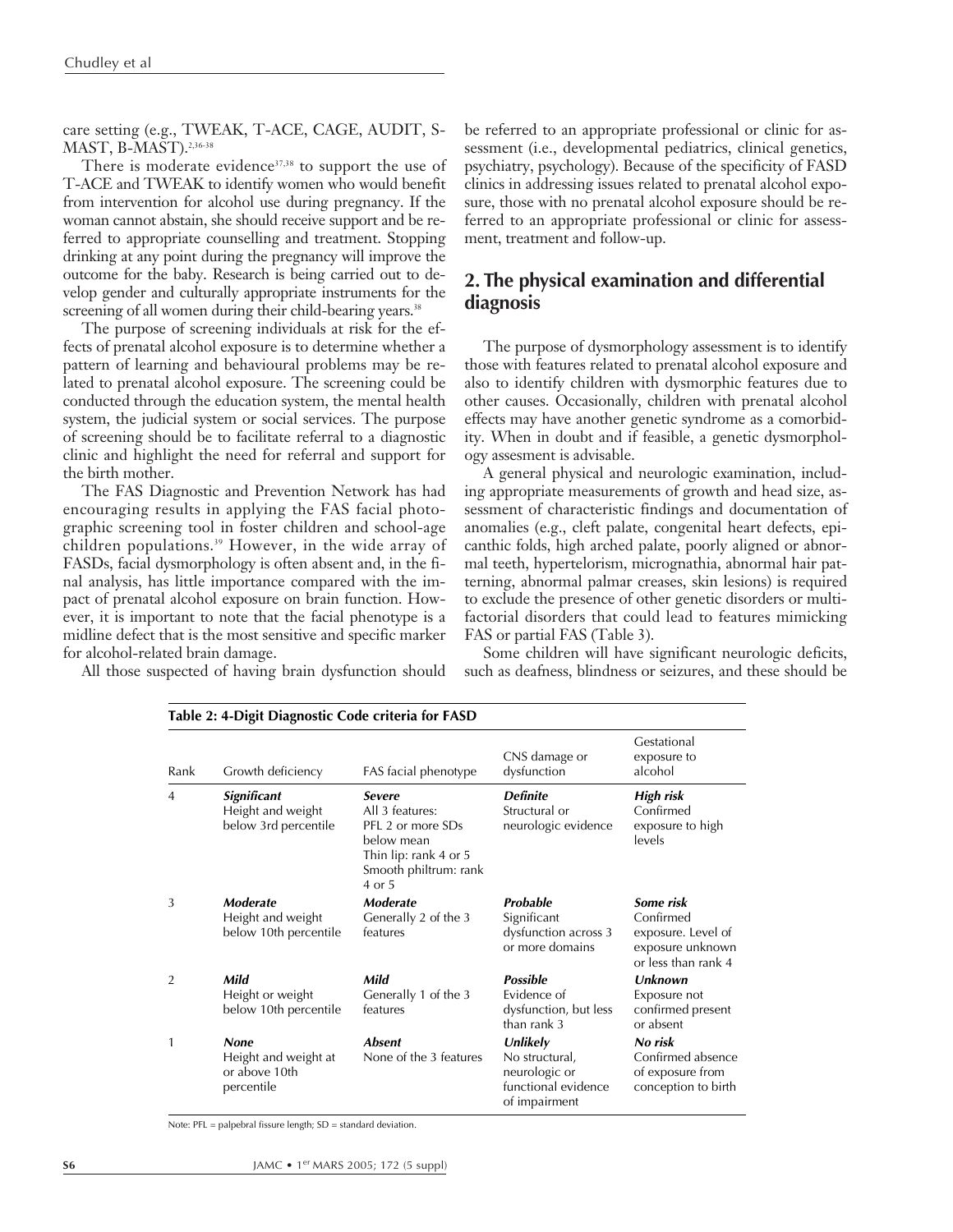assessed and documented as essential components of the child's profile. These features do not discriminate alcoholexposed from unexposed children. The face of FAS is the result of a specific effect of ethanol teratogenesis altering growth of the midface and brain. Those exposed to other embryotoxic agents may display a similar, but not identical, phenotypic facial development, impaired growth, a higher frequency of anomalies and developmental and behavioural abnormalities (for a review, see Chudley and Longstaffe<sup>24</sup>). However, because FAS facial criteria have been restricted to short palpebral fissures, smooth philtrum and thin upper lip, there is far less overlap with the facial phenotypes associated with other syndromes. Knowledge of exposure history will decrease the possibility of misdiagnosing FASD.

Children may be found to need other medical assessments to address co-occurring issues. For example, sleep

| Syndrome                                                                                     | Overlapping features                                                                                                                                         | Features of this syndrome that<br>differentiate it from FAS                                                                                                                                                                                                                                             |
|----------------------------------------------------------------------------------------------|--------------------------------------------------------------------------------------------------------------------------------------------------------------|---------------------------------------------------------------------------------------------------------------------------------------------------------------------------------------------------------------------------------------------------------------------------------------------------------|
| Aarskog syndrome                                                                             | Widely spaced eyes, small<br>nose with anteverted nares,<br>broad philtrum, mid-facial<br>recession                                                          | Round face, downslanted palpebral<br>fissures, widow's peak, prominent<br>"lop" ears, specific contracture of<br>digits on extension. Inherited as an<br>x-linked trait. Molecular defect<br>identified.                                                                                                |
| Brachman-deLange or Cornelia<br>deLange syndrome                                             | Long philtrum, thin<br>vermilion border of upper<br>lip, depressed nasal bridge,<br>anteverted nares,<br>microcephaly                                        | Single eyebrow across eyes and<br>forehead (synophrys), long eyelashes,<br>downturned corners of mouth, short<br>upper limbs particularly involving<br>ulnar side, very short stature.<br>Molecular defect identified.                                                                                  |
| Dubowitz syndrome                                                                            | Short palpebral fissures,<br>widely-spaced eyes,<br>epicanthal folds, variable<br>ptosis (droopy eyes) and<br>blepharophimosis,<br>microcephaly              | Shallow suprorbital ridges, broad<br>nasal tip, clinodactyly                                                                                                                                                                                                                                            |
| Fetal anticonvulsant syndrome<br>(includes fetal hydantoin and<br>fetal valproate syndromes) | Widely-spaced eyes,<br>depressed nasal bridge,<br>mid-facial recession,<br>epicanthal folds, long<br>philtrum, thin vermilion<br>border of upper lip         | Bowed upper lip, high forehead, small<br>mouth                                                                                                                                                                                                                                                          |
| Maternal phenylketonuria (PKU)<br>fetal effects                                              | Epicanthal folds, short<br>palpebral fissures, long<br>poorly formed philtrum,<br>thin vermilion border of<br>upper lip, microcephaly                        | Prominent glabella, small up turned<br>nose, round face                                                                                                                                                                                                                                                 |
| Noonan syndrome                                                                              | Low nasal bridge,<br>epicanthal folds, wide<br>spaced eyes, long philtrum                                                                                    | Down-slanted palpebral fissures, wide<br>mouth with well-formed philtrum,<br>protruding upper lip. Molecular defect<br>identified.                                                                                                                                                                      |
| Toluene embryopathy                                                                          | Short palpebral fissures,<br>mid face hypoplasia,<br>smooth philtrum, thin<br>vermilion border upper lip,<br>microcephaly                                    | Large anterior fontanelle, hair<br>patterning abnormalities, ear<br>anomalies                                                                                                                                                                                                                           |
| Williams syndrome                                                                            | Short palpebral fissures,<br>anteverted nares, broad<br>long philtrum, maxillary<br>hypoplasia, depressed nasal<br>bridge, epicanthic folds,<br>microcephaly | Wide mouth with full lips and pouting<br>lower lip, stellate pattern of iris,<br>periorbital fullness, connective tissue<br>dysplasia, specific cardiac defect of<br>suprvalvar aortic stenosis in many.<br>Chromosome deletion on FISH<br>(fluorescent in situ hybridization)<br>probe analysis of 7q. |
| Other chromosome deletion and<br>duplication syndromes                                       | Many have short palpebral<br>fissures, mid-facial<br>hypoplasia, smooth<br>philtrum.                                                                         | Chromosomal analysis by standard<br>analysis and some select syndromes<br>by specific FISH probe analysis                                                                                                                                                                                               |

#### **Table 3: Syndromes with constellations of features that overlap with those of FAS**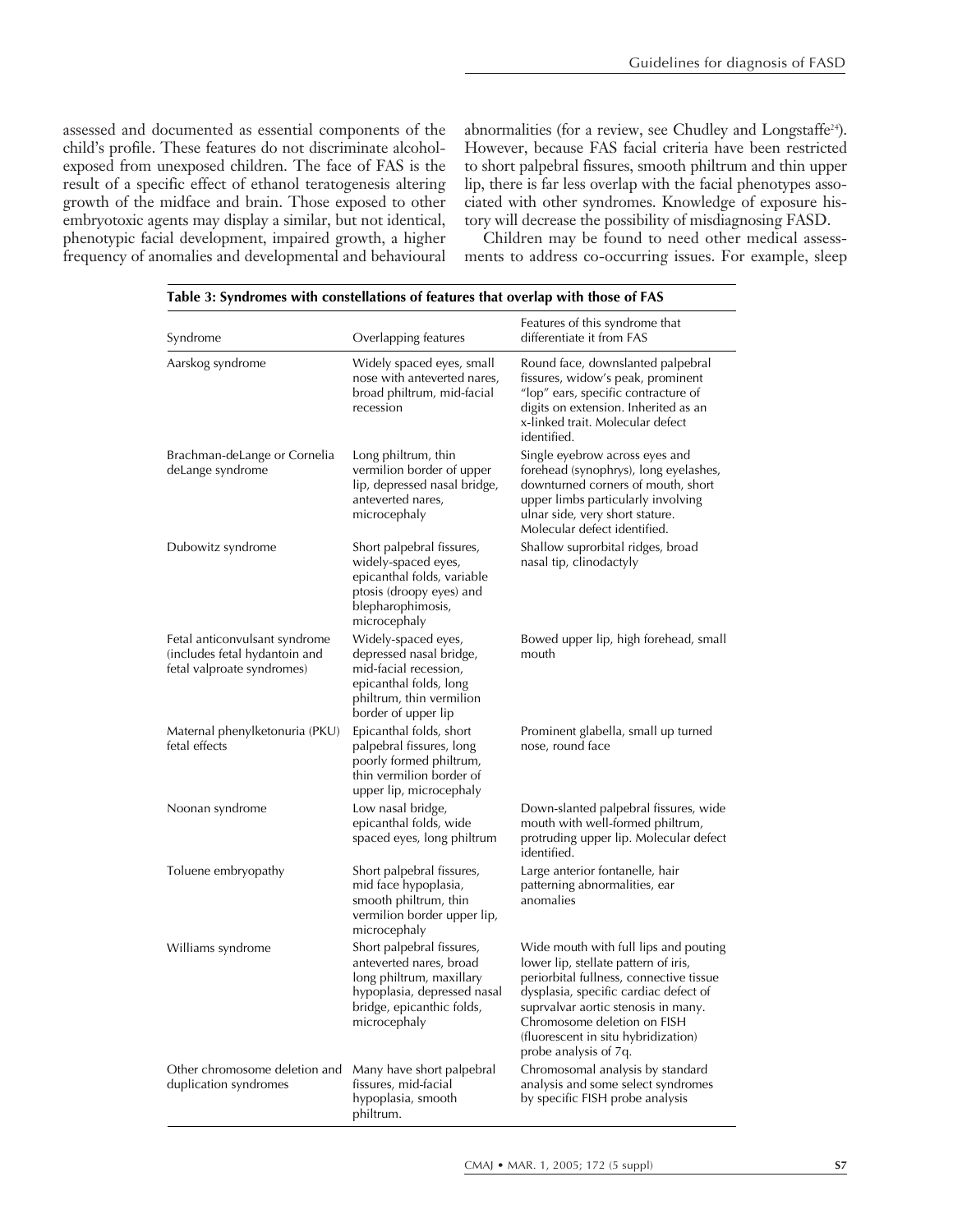disturbance is common with prenatal alcohol exposure and medical problems related to obstructive sleep apnea may have been overlooked previously. Atypical seizures may also be present and endocrinopathies may exist as a comorbid reason for growth deficiency. These individuals should be assessed by appropriate health professionals.

# **2a. Growth**

### **Recommendations**

2.1 Growth should be monitored to detect deficiency. Presence of pre- or post-natal growth deficiency, defined as height or weight at or below the 10th percentile (1.5 standard deviations below the mean) or a disproportionately low weight-to-height ratio (at or below the 10th percentile) using appropriate norms. To determine that a child is growth deficient requires taking into consideration confounding variables such as parental size, genetic potential and associated conditions (e.g., gestational diabetes, nutritional status, illness).

### **Comments**

Children affected by prenatal alcohol exposure may have prenatal or postnatal growth deficits. They can be small for gestational age in utero and remain below average throughout their lives with respect to head circumference, weight and height. Many children can have normal growth parameters, but be at risk in later development for clinically significant learning, behavioural and cognitive deficits. If there is no alcohol exposure in the third trimester, the growth parameters can be normal. Gestational diabetes can lead to increased fetal size, which can mask the effects of growth retardation from prenatal alcohol exposure. Furthermore, if the infant is born into a family or a community where "normal" size is above the average for the general population, growth impairment may be masked if the child is compared with standard growth parameters rather than community norms.14 Growth deficiencies may not persist with age, and infant growth records may not be available for adults coming in for assessment for the first time. There is a need to establish growth norms for the Canadian population and subpopulations that differ from the general population.

# **2b. Facial features**

### **Recommendations**

- 2.2 The 3 characteristic facial features that discriminate individuals with and without FAS are:
	- Short palpebral fissures, at or below the 3rd percentile (2 standard deviations below the mean).
	- Smooth or flattened philtrum, 4 or 5 on the 5-point Likert scale of the lip-philtrum guide.<sup>25,39</sup>
- **S8** JAMC 1<sup>er</sup> MARS 2005; 172 (5 suppl)
- Thin vermilion border of the upper lip, 4 or 5 on the 5-point Likert scale of the lip-philtrum guide.
- 2.3 Associated physical features (abnormalities such as midface hypoplasia, micrognathia, abnormal position or formation of the ears, high arched palate, hypertelorism, epicanthic folds, limb and palmar crease abnormalities and short-upturned nose) should be recorded but do not contribute to establishing the diagnosis.
- 2.4 Facial features should be measured in all age groups. If a patient's facial features change with age, the diagnosis of the facial features should be based on the point in time when the features were most severely expressed. When diagnosing adults, it can be helpful to view childhood photographs.

### **Comments**

A characteristic craniofacial profile associated with FAS was first described by Jones and Smith $40$  in 1975 and later refined by Astley, Clarren and others.<sup>25,32,39</sup> Individuals with FAS have short palpebral fissures, a thin upper lip and an



**Fig. 1: Lip-philtrum guide.** A 5-point pictorial scale for measuring philtrum smoothness and upper lip thinness. Features are measured independently; for example, an individual can have a rank 5 philtrum and a rank 1 upper lip.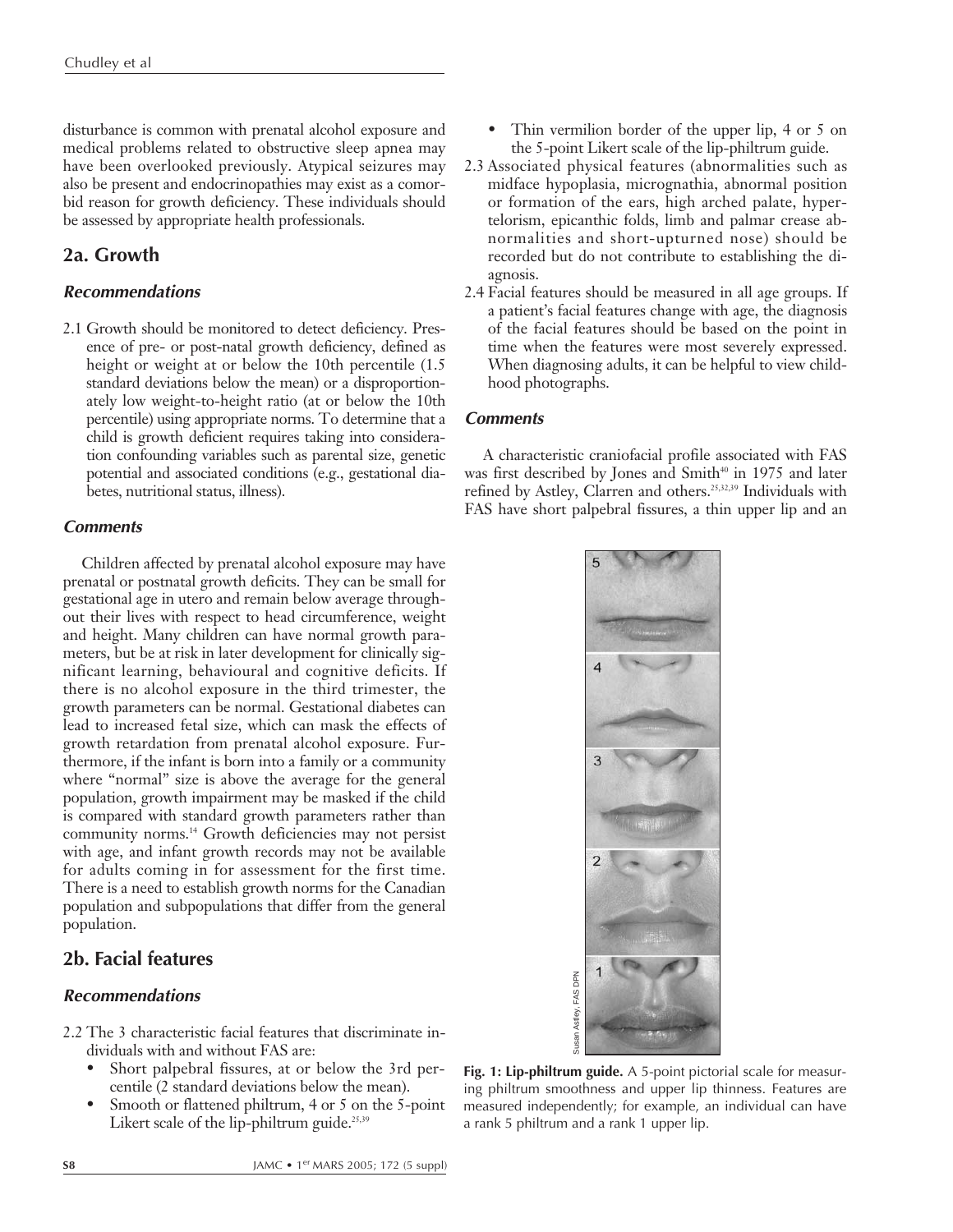indistinct philtrum (Fig. 1). Palpebral fissure length, philtrum and upper lip differ with race and age. Growth and facial anthropometric data are needed for the specific population, as sensitivity and specificity of the assessment will be lowered without the use of appropriate norms. Some discriminating characteristic features in FAS (i.e., upper lip or philtrum) may become less recognizable with age, making accurate diagnosis more difficult in older groups, but facial features should always be measured. More longitudinal research is needed to correlate changes in these characteristic physical findings in adolescents and adults diagnosed with FAS or partial FAS.

Palpebral fissure length (Fig. 2) is difficult to measure accurately without training. Thomas and co-workers<sup>41</sup> have published norms for palpebral fissure length at 29 weeks gestation to 14 years. There are a number of opinions about which norms are appropriate,<sup>41-44</sup> but it is generally agreed that all are flawed in some respect.

Two graphs of palpebral fissure length are presented in Appendix 2. Some discrepancies exist. Both studies used North American white subjects; standards for other populations in Canada are not currently available. Appendix 2-1 may be more reliable when measuring palpebral fissure length using a plastic ruler (in the experience of one of the authors); Appendix 2-2 may be more reliable if slide calipers are used (in the experience of one of the authors). Percentile ranks for both graphs seem to be in agreement until age 7 years, after which Appendix 2-2 shows longer palpebral fissures in older children and adolescents than Appendix 2-1. We believe this may be due to differences in measurement technique. Because calipers are not a common tool in most medical clinics, we recommend the use of a clear flexible plastic ruler.

There is a need to establish updated norms for all ages and subpopulations. Astley and Clarren<sup>25,39</sup> have developed norms for the assessment of the lip and philtrum using their pictorial guide. Lip-philtrum guides were developed for use in Caucasian and African-American populations, but no standards are currently available for other populations.

# **3. Neurobehavioural assessment**

# **Recommendations**

- 3.1 The following domains should be assessed:
	- a. Hard and soft neurologic signs (including sensorymotor signs).
	- b. Brain structure (occipitofrontal circumference, magnetic resonance imaging, etc.).
	- c. Cognition (IQ).
	- d. Communication: receptive and expressive.
	- e. Academic achievement.
	- f. Memory.
	- g. Executive functioning and abstract reasoning.
	- h. Attention deficit/hyperactivity.
- i. Adaptive behaviour, social skills, social communication.
- 3.2 The assessment should include and compare basic and complex tasks in each domain, as appropriate.
- 3.3 The domains should be assessed as though they were independent entities, but where there is overlap experienced clinical judgment is required to decide how many domains are affected.
- 3.4 A domain is considered "impaired" when on a standardized measure:
	- a. Scores are 2 standard deviations or more below the mean, or
	- b. There is a discrepancy of at least 1 standard deviation between subdomains. For example:
		- i. Verbal v. non-verbal ability on standard IQ tests,
		- ii. Expressive v. receptive language,
		- iii. Verbal v. visual memory, or
	- c. There is a discrepancy of at least 1.5–2 standard deviations among subtests on a measure, taking into account the reliability of the specific measure and normal variability in the population.
- 3.5 In areas where standardized measurements are not available, a clinical judgment of "significant dysfunction" is made, taking into consideration that important variables, including the child's age, mental health factors, socioeconomic factors and disrupted family or home environment (e.g., multiple foster placements, history of abuse and neglect), may affect development but do not indicate brain damage.
- 3.6 Evidence of impairment in 3 domains is necessary for a diagnosis, but a comprehensive assessment requires that each domain be assessed to identify strengths and weaknesses.
- 3.7 The diagnosis should be deferred for some at-risk children (e.g., preschool-age) who have been exposed to al-



**Fig. 2: Palpebral fissure length.** To measure palpebral fissure length, identify the inner corner or encanthion (en) and outer corner or excanthion (ex) for each eye. Have the patient look up so that ex can be seen clearly. With a clear flexible ruler held in the horizontal plane, measure the length of each ex-en interval immediately below the eye, being careful not to touch the eye or eyelashes. Plot the result on an appropriate nomogram chart to determine the percentile or standard deviation for each eye.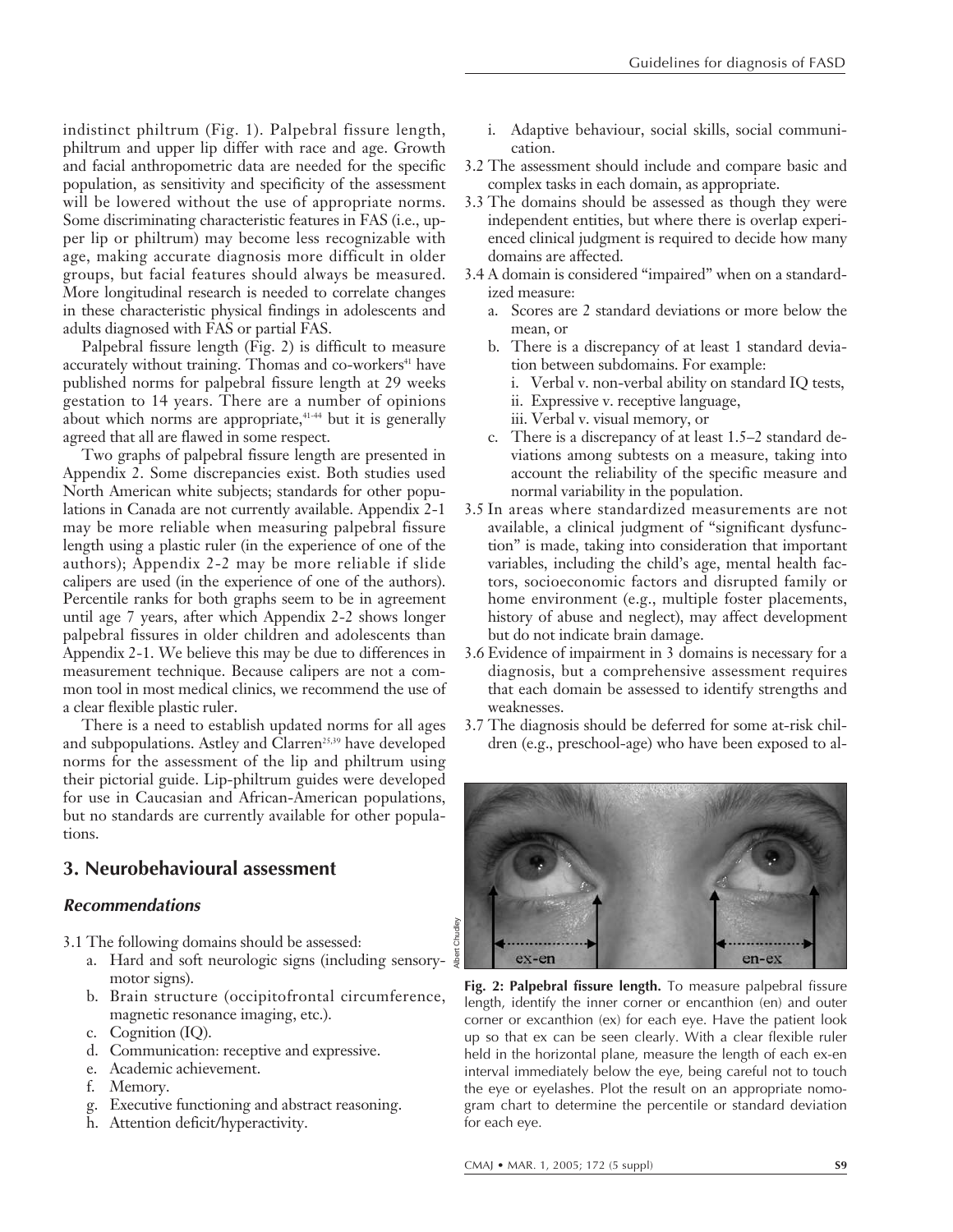cohol but may not yet demonstrate measurable deficits in the brain domains or may be too young to be tested in all the domains. However, developmental assessment should identify areas for early intervention.

Examples of tests that are most widely used to assess the domains and their criteria are provided in Appendix 3.

### **Comments**

Research reports have documented a range of cognitive and behavioural outcomes associated with prenatal alcohol exposure. Contemporary studies have reported some of these outcomes in the absence of FAS physical features. Currently, no modal profile of abilities has been found to be unique to alcohol exposure, is observed in all those with prenatal alcohol exposure, or can be distinguished from that observed with some other neurobehavioural disorders. Furthermore, not every deficit that we may identify in a child with prenatal exposure to alcohol may be solely the result of alcohol exposure. An expert analysis of neurodevelopmental deficits caused by a range of teratogens and congenital disorders failed to result in a consensus on core deficits associated only with FASD.<sup>4</sup>

Research and experience has shown that features of FASD are complex and multifaceted, originating with organic brain damage caused by alcohol, but interacting with genetic and other influences. Over the lifespan of the affected person, these features may be exacerbated or mitigated by environmental experiences.

To make the diagnosis of FAS, features such as microcephaly, structural abnormalities (as may be detected on brain scans) and hard neurologic signs are taken as strong evidence of organic brain damage. We believe that low-average to borderline intelligence and soft neurologic signs alone are insufficient evidence of brain damage because they are frequently found in the general population. Features such as learning difficulties, attention deficit/hyperactivity disorder and deficits in adaptive skills, memory, higher-level language and abstract thinking are frequently seen in children with prenatal alcohol exposure, but also among those with other etiologies. These deficits can be multifactorial in etiology and can also be attributed to genetics or postnatal experiences.

The 4-Digit Diagnostic Code evaluation of the FASD brain is based on levels of certainty, in the judgement of the clinician, that the individual's cognitive and behavioural problems reflect brain damage. A higher rating may reflect a more severe expression of functional disability, asynchronous patterns across domains or certainty based on deficits in multiple domains. The determination is based on objective evidence of "substantial deficiencies or discrepancies across multiple areas of brain performance."25,39

The IOM<sup>4</sup> also requires "evidence of a complex pattern of behavior or cognitive abnormalities that are inconsistent with developmental level and cannot be explained by familial background or environment alone, such as learning difficulties; deficits in school performance; poor impulse control; problems in social perception; deficits in higher level receptive and expressive language; poor capacity for abstraction or metacognition; specific deficits in mathematical skills; or problems in memory, attention, or judgment," but is much less specific than the 4-Digit Diagnostic Code with regard to the criteria for determining the deficit.

We have adapted the method of the 4-Digit Diagnostic Code with regard to identifying domains and severity of impairment or certainty of brain damage. Current research shows overlap between the neurobehavioural outcomes in FAS and ARND diagnostic groups when neuropsychologic data are compared.45 In addition, we believe that a single feature such as microcephaly is not a sufficient indicator of brain damage for the purposes of an FAS diagnosis because it may reflect genetic or ethnic differences not reflected in currently available physical norms. Our concern is that there may be an over-diagnosis of FAS if evidence of brain damage is based on a single indicator as allowed by both the 4-Digit Diagnostic Code and the IOM models. An individual showing hard neurologic signs or structural brain abnormalities (i.e., true brain damage) will likely show additional functional deficits in the listed domains. A diagnosis of full FAS will not be denied by combining the criteria for full FAS and ARND in this harmonized system.

Although the domains are considered to be separate and independent entities, there is obviously overlap. For example, a discrepancy between verbal and non-verbal scores on an IQ test (taking into account normal variability in the population) may be reflecting a specific language disability. If language is deficient, can deficits in verbal memory be considered an additional domain? Does a language deficit represent brain damage if the child has experienced a prolonged period of social deprivation? The cut-off of 2 standard deviations below the mean on standardized tests is recommended to increase confidence that abilities in the domain are impaired as a result of brain damage and are scored as "3" (significant dysfunction) on the 4-Digit Diagnostic Code. With 3 such domains, the brain rank is 3: "probable brain dysfunction."

We realize that in standard neuropsychologic practice, 1.5 standard deviations below the mean may indicate subtle impairments. Using the 4-Digit Diagnostic Code, the domains would be scored as "moderate dysfunction" and may result in a brain rank of 2: "possible brain dysfunction." These more subtle findings are an important part of the individual's profile. For the purpose of diagnosis, however, and the certainty that the scores represent injury caused by alcohol, the more extreme cut-off is recommended. The multidisciplinary team, reviewing the data and using experienced clinical judgement, is critical in making an accurate diagnosis as qualitative aspects of performance are also important. The diagnostic profile is dynamic and may change over time; thus individuals affected or suspected to be affected may require several assessments over time. Services should not be based on the diagnosis itself, but rather on the profile of brain function-dysfunction.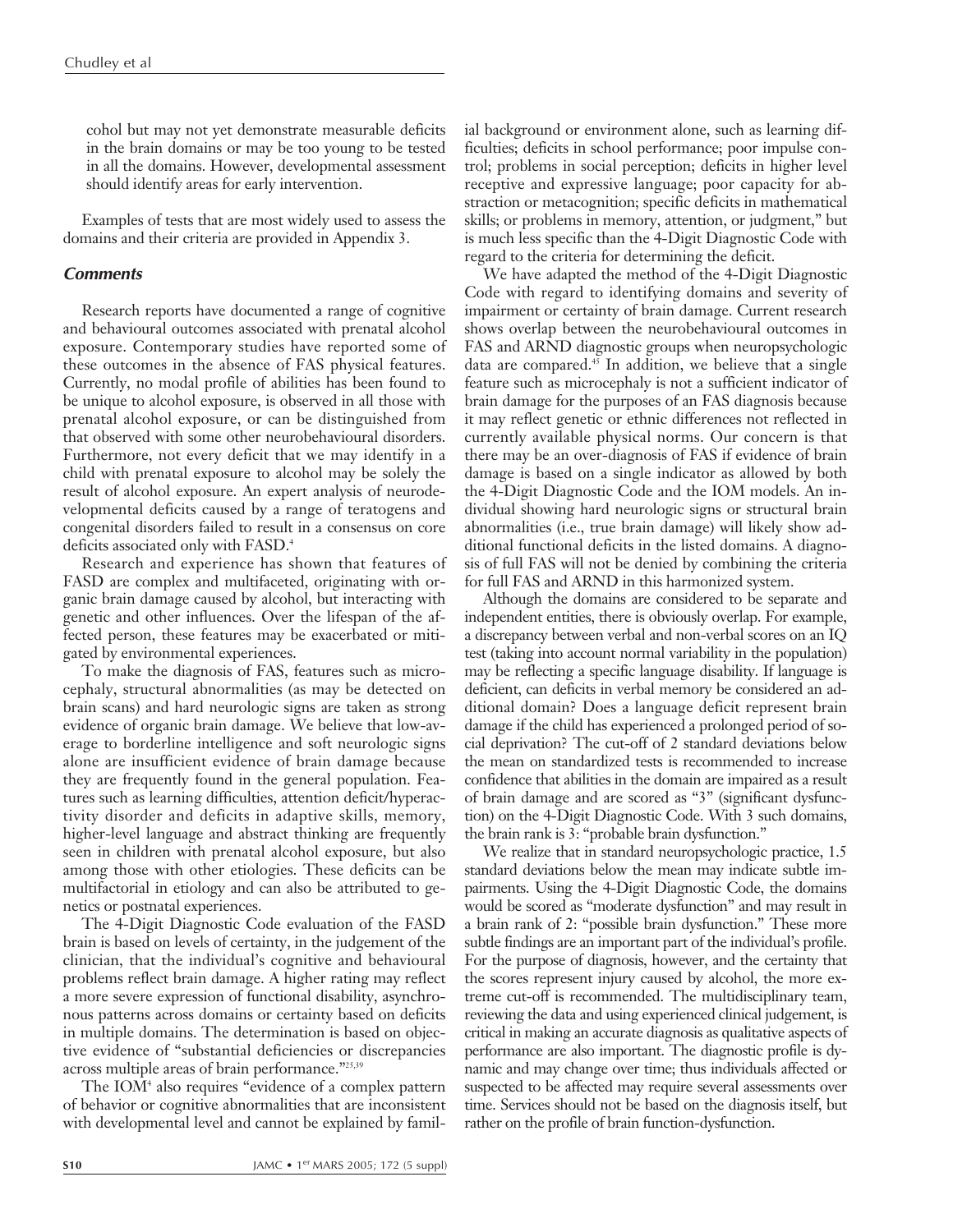# **4. Treatment and follow-up**

# **Recommendations**

- 4.1 Education of the patient and family members on features of FASD is crucial. The potential psychosocial tensions that might be expected to develop within the family as a result of the diagnosis should also be discussed. This must be done in a culturally sensitive manner using appropriate language.
- 4.2 A member of the diagnostic team should follow-up outcomes of diagnostic assessments and treatment plans within a reasonable length of time to assure that the recommendations have been addressed.
- 4.3 Diagnosed individuals and their families should be linked to resources and services that will improve outcome. However, where services are limited in the community, an individual should not be denied an assessment for diagnosis and treatment. Often the diagnosis in the individual is the impetus that leads to the development of resources.

# **5. Maternal alcohol history in pregnancy**

# **Recommendations**

- 5.1 Prenatal alcohol exposure requires confirmation of alcohol consumption by the mother during the index pregnancy based on reliable clinical observation, selfreport, reports by a reliable source or medical records documenting positive blood alcohol, alcohol treatment or other social, legal or medical problems related to drinking during the pregnancy.
- 5.2 The number and type(s) of alcoholic beverages consumed (dose), the pattern of drinking and the frequency of drinking should all be documented if available.
- 5.3 Hearsay, lifestyle, other drug use or history of alcohol exposure in previous pregnancies cannot, in isolation, be informative of drinking patterns in the index pregnancy. However, co-occurring disorders, significant psychosocial stressors and prenatal exposure to other substances (e.g., smoking, licit or illicit drugs) in the index and previous pregnancies should still be recorded, based on known interactive effects of these variables on the severity of pregnancy outcomes for both the mother and her offspring.

# **Comments**

Gathering reliable information about maternal drinking is key to establishing an accurate diagnosis. Special attention must be paid to inquiring about maternal alcohol use before the woman recognized that she was pregnant. Some women do not consider that their prior drinking is important and many underreport it. Training is required in how

to obtain this information in a non-threatening, nonjudgmental way.

Canadian survey data suggest that the number of women who report drinking during pregnancy has decreased. The *National Population Health Survey*, 1994–1995<sup>46</sup> and *National* Longitudinal Survey of Children and Youth, 1994–1995<sup>47</sup> reported that 17–25% of women drank alcohol at some point during their pregnancy and 7–9% drank alcohol throughout their pregnancy. According to the *National Longitudinal Survey of Children and Youth*, 1998–199948 14.4% of women drank at some point during their pregnancy and 4.9% drank throughout their entire pregnancy (3% reported binge drinking during pregnancy). In the *Fall 2002 Survey of First Nations People Living on Reserve*, <sup>49</sup> 53% of the respondents said that cutting down or stopping alcohol use was important for women to have a healthy baby.

The evaluation of "significant alcohol exposure" is often confusing. The IOM describes significant alcohol exposure as "a pattern of excessive intake characterized by substantial, regular intake or heavy episodic drinking"<sup>4</sup> (the National Institute on Alcohol, Alcoholism, and Alcohol Abuse defines heavy alcohol use as drinking 5 or more drinks per occasion on  $5$  or more days in the past  $30 \text{ days}^{36}$ ). Evidence of this pattern may include frequent episodes of intoxication, development of tolerance or withdrawal, social problems related to drinking, legal problems related to drinking, engaging in physically hazardous behaviour while drinking, or alcohol-related medical problems such as hepatic disease. As further research is completed and as, or if, lower quantities or variable patterns of alcohol use are associated with alcohol-related birth defects (ARBD) or ARND, these patterns of alcohol use should be incorporated into the diagnostic criteria.4

# **6. Diagnostic criteria for FAS, partial FAS and ARND**

# **Recommendations**

- 6.1 The criteria for the diagnosis of fetal alcohol syndrome, after excluding other diagnoses, are:
	- A. Evidence of prenatal or postnatal growth impairment, as in at least 1 of the following:
		- a. Birth weight or birth length at or below the 10th percentile for gestational age.
		- b. Height or weight at or below the 10th percentile for age.
		- c. Disproportionately low weight-to-height ratio (= 10th percentile).
	- B. Simultaneous presentation of all 3 of the following facial anomalies at any age:
		- a. Short palpebral fissure length (2 or more standard deviations below the mean).
		- b. Smooth or flattened philtrum (rank 4 or 5 on the lip-philtrum guide).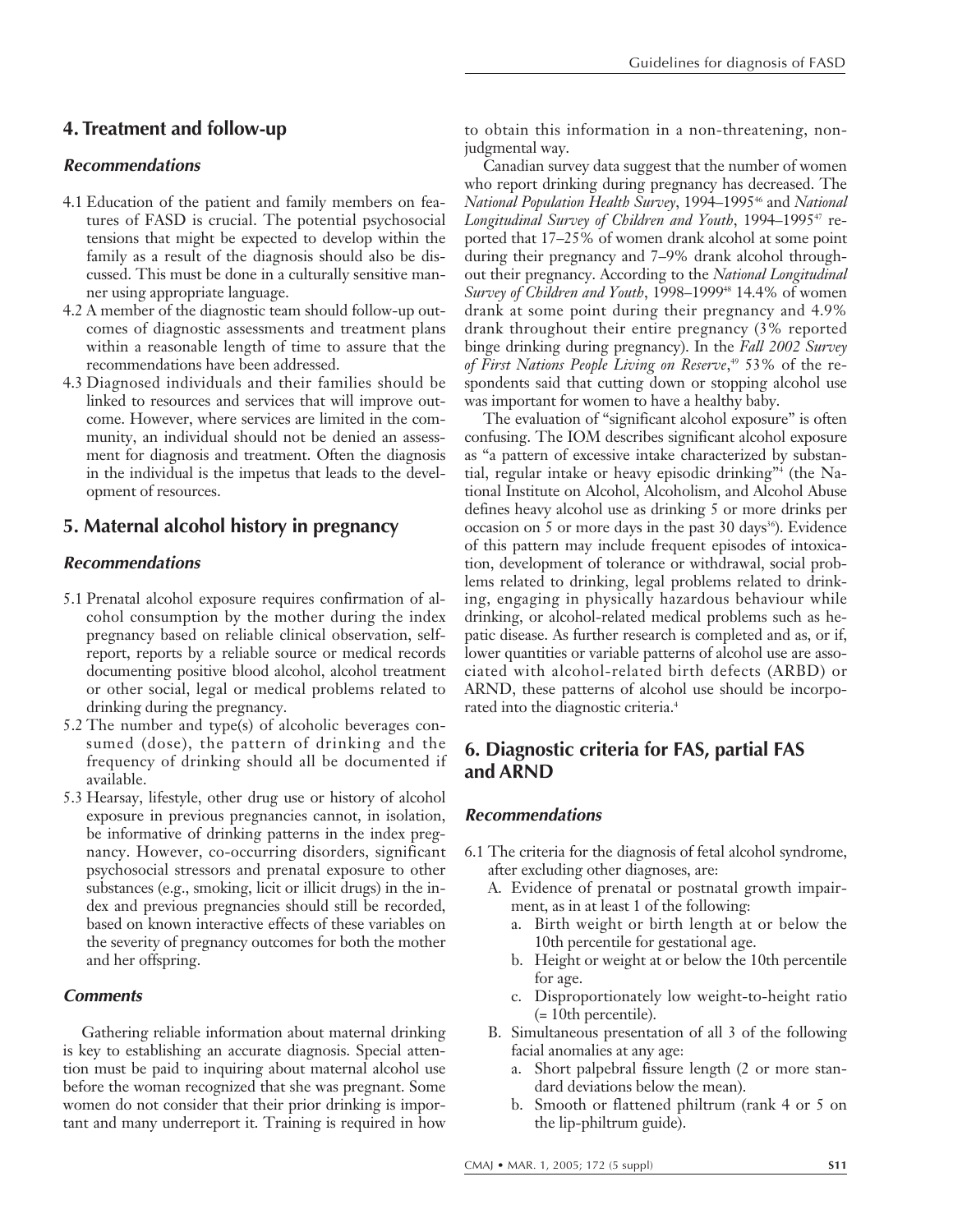- c. Thin upper lip (rank 4 or 5 on the lip-philtrum guide).
- C. Evidence of impairment in 3 or more of the following central nervous system domains: hard and soft neurologic signs; brain structure; cognition; communication; academic achievement; memory; executive functioning and abstract reasoning; attention deficit/hyperactivity; adaptive behaviour, social skills, social communication.
- D. Confirmed (or unconfirmed) maternal alcohol exposure.
- 6.2 The diagnostic criteria for partial fetal alcohol syndrome, after excluding other diagnoses, are:
	- A. Simultaneous presentation of 2 of the following facial anomalies at any age:
		- a. Short palpebral fissure length (2 or more standard deviations below the mean).
		- b. Smooth or flattened philtrum (rank 4 or 5 on the lip-philtrum guide).
		- c. Thin upper lip (rank 4 or 5 on the lip-philtrum guide).
	- B. Evidence of impairment in 3 or more of the following central nervous system domains: hard and soft neurologic signs; brain structure; cognition; communication; academic achievement; memory; executive functioning and abstract reasoning; attention deficit/hyperactivity; adaptive behaviour, social skills, social communication.
	- C. Confirmed maternal alcohol exposure.
- 6.3 The diagnostic criteria for alcohol-related neurodevelopmental disorder, after excluding other diagnoses, are:
	- A. Evidence of impairment in 3 or more of the following central nervous system domains: hard and soft neurologic signs; brain structure; cognition; communication; academic achievement; memory; executive functioning and abstract reasoning; attention deficit/hyperactivity; adaptive behaviour, social skills, social communication.
	- B. Confirmed maternal alcohol exposure.
- 6.4 The term alcohol-related birth defects (ARBD) should not be used as an umbrella or diagnostic term, for the spectrum of alcohol effects. ARBD constitutes a list of congenital anomalies, including malformations and dysplasias and should be used with caution (Table 1).

### **Comments**

Our definition of partial FAS differs from the published IOM criteria.<sup>4</sup> Where significant prenatal alcohol exposure is known and there is significant growth retardation and significant indicative facial features but no evidence of brain involvement, a diagnosis of partial FAS could be made using the IOM criteria. It is our view that, using the term partial FAS in the absence of measurable brain deficits could be harmful for the individual because the diagnosis of partial FAS implies brain dysfunction. If some characteristic facial features and growth impairment, without significant developmental or behavioural problems, are found in children under 6 years of age, it would be prudent to say that the child may be at risk of learning and behaviour problems at a later time due to prenatal alcohol exposure. No alcohol-related diagnosis should be made, but the child must be monitored by the family physician or health care worker and deficits should be documented using a neurodevelopmental assessment.

The term "partial" in partial FAS does not imply that these individuals are less severely impaired in day-to-day functioning than those with a diagnosis of FAS, as the deficits in brain function may be similar.

# **7. Harmonization of the Institute of Medicine (IOM) and 4-Digit Diagnostic Code approaches**

### **Recommendations**

- 7.1 The approach identified in the 4-Digit Diagnostic Code should be used to describe, assess and measure objectively alcohol exposure, growth, facial features and brain damage. The 4-Digit Diagnostic Code should be recorded for each assessment and may be useful for surveillance and research purposes.
- 7.2 The terminology in the IOM criteria should be used to describe the diagnosis.

### **Comments**

Table 4 and Table 5 illustrate how we recommend harmonizing the IOM and 4-Digit Diagnostic Code criteria. The ARBD category has limited utility in the diagnosis, but we do recognize that alcohol is teratogenic and may be responsible for birth defects if exposure occurs during critical periods of development. However, in the absence of other features of FAS or brain deficits, it is difficult to attribute causation.

# **Future research related to diagnostic guidelines**

The lack or unavailability of evidence and data in key areas limits the effectiveness of the diagnostic process, in general. Such key areas include the development of Canadian growth and anthropometric norms for all ages and ethno-cultural groups. There is also a need for the development and validation of screening tools that are specific and sensitive to prenatal alcohol exposure. These tools should be adaptable for use in various contexts, they should be culturally appropriate and they should lead to accurate referrals for diagnosis and assessment.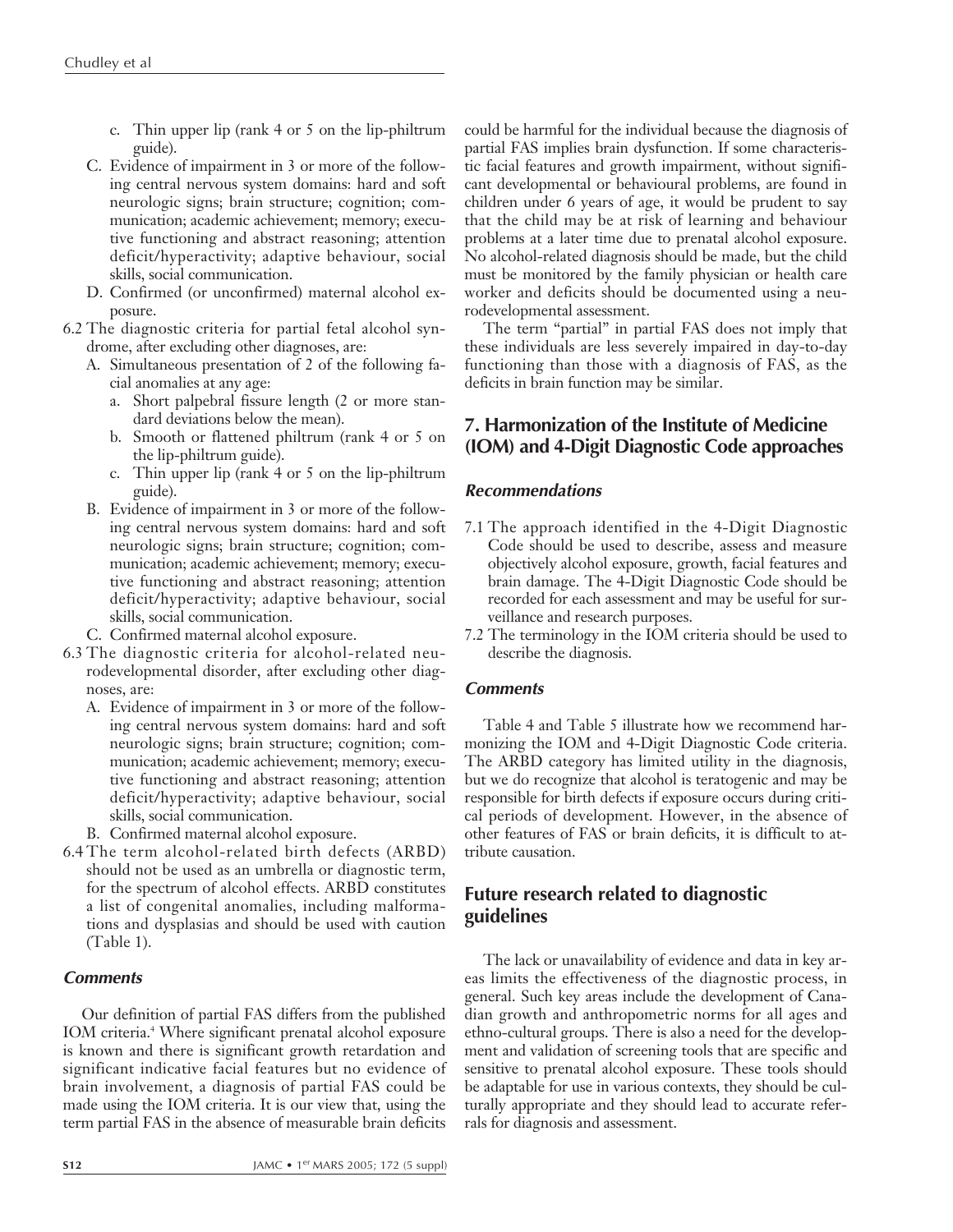# **Emerging issues**

### **Biomarkers**

Often, women will not accurately recall the amount or frequency of alcohol consumption during pregnancy. Some women may also underestimate consumption level or deny that they drank alcohol during pregnancy. Medical records are known to be incomplete with respect to maternal alcohol history. Currently, there are no reliable means to confirm maternal drinking using biochemical markers in pregnancy. High levels of whole blood-associated acetaldehyde, carbohydrate-deficient transferrin, gamma-glutamyl transpeptidase and mean red blood cell volume may be useful markers in pregnant women.<sup>50</sup>

Studies are underway to determine the utility of fatty acid ethyl esters in meconium as markers for prenatal exposure to alcohol.51-53 This marker will only be useful if it can be established that fatty acid ethyl ester levels in meconium are predictive of developmental outcome. Meconium testing could alert caregivers to infants who might be at risk for alcohol effects and lead to appropriate monitoring, intervention and prevention. Ethical issues regarding informed consent surround the use of biological markers in the baby that may indicate maternal drinking.

Recent innovations have led to the development of laser surface scanning, a non-invasive method for acquiring 3-dimensional images.33,34 This technique is promising in the analysis of facial features associated with prenatal alcohol exposure, but, at present, is a research tool only.

# **Remote and rural areas**

The availability of diagnostic services is limited in rural and remote areas. A community may not have access to a diagnostic team or resources and services. Until regionally based diagnostic teams are established, the use of telemedicine for distant diagnosis, consultation and training may be helpful.<sup>31</sup> Recent advances using digital imaging and computer-assisted analysis for the diagnosis of characteristic features of FAS have shown promise for analysis of facial features associated with prenatal alcohol exposure.<sup>32,33,44</sup>

### **Table 5: Comparison of Institute of Medicine (IOM) and 4-Digit Diagnostic Code methods in the diagnosis of FAS**

| Feature                            | <b>IOM</b>                            | 4-Digit<br>Diagnostic<br>Code                                                                              |
|------------------------------------|---------------------------------------|------------------------------------------------------------------------------------------------------------|
| <b>Facial characteristics</b>      |                                       |                                                                                                            |
| Number of features required        | Not specified                         | 3 of 3                                                                                                     |
| Thin (flat) upper lip              | Yes                                   | <b>Yes</b>                                                                                                 |
| Flattened philtrum                 | Yes                                   | <b>Yes</b>                                                                                                 |
| Flat midface                       | Yes                                   | No                                                                                                         |
| Short palpebral fissures           | Yes                                   | <b>Yes</b>                                                                                                 |
| Other features                     | Ş                                     | No                                                                                                         |
| Growth                             |                                       |                                                                                                            |
| Number of features required        | 1                                     | 1                                                                                                          |
| Low birth weight alone             | Yes, percentile<br>not specified      | No                                                                                                         |
| Decelerating weight over time      | Yes                                   | No                                                                                                         |
| Low weight-to-height ratio         | Yes                                   | No                                                                                                         |
| Low height and low weight          | No                                    | Yes, $\leq 10$ th<br>percentile                                                                            |
| Central nervous system dysfunction |                                       |                                                                                                            |
| Number of features required        | 1 structural or<br>neurologic feature | 1 structural or<br>neurologic<br>feature<br>OR<br>3 domains of<br>significant<br>impairment in<br>function |
| Structural features may include:   |                                       |                                                                                                            |
| Microcephaly at birth              | Yes, percentile                       | Yes. $\leq 3$ rd                                                                                           |

| Microcephaly at birth    | Yes, percentile<br>not specified | Yes, $\leq$ 3rd<br>percentile |
|--------------------------|----------------------------------|-------------------------------|
| Structural abnormalities | Yes                              | Yes                           |
| Hard neurologic signs    | Yes                              | Yes                           |
| Soft neurologic signs    | Yes                              | No                            |

**Table 4: Harmonization of Institute of Medicine (IOM) nomenclature and 4-digit diagnostic code ranks for growth, face, brain and alcohol history**

|                                             | 4-digit diagnostic code ranks |                                |                                               |                                       |  |  |
|---------------------------------------------|-------------------------------|--------------------------------|-----------------------------------------------|---------------------------------------|--|--|
| IOM nomenclature                            | Growth<br>deficiency          | <b>FAS</b> facial<br>phenotype | CNS damage or<br>dysfunction                  | Gestational<br>exposure to<br>alcohol |  |  |
| FAS (with confirmed exposure)               | 2, 3 or 4                     | $3$ or $4$                     | 3 or 4                                        | $3$ or $4$                            |  |  |
| FAS (without confirmed exposure)            | 2, 3 or 4                     | 3 or 4                         | 3 or 4                                        | 2                                     |  |  |
| Partial FAS (with confirmed<br>$exposure)*$ | $1, 2, 3$ or $4$              | 2, 3 or 4                      | $3$ or $4$                                    | 3 or 4                                |  |  |
| ARND (with confirmed exposure)              | $1, 2, 3$ or $4$              | 1 or 2                         | 3 or 4<br>$(2 \text{ for} < 6 \text{ years})$ | 3 or 4                                |  |  |

Note: ARND = alcohol-related neurodevelopmental disorder; CNS = central nervous system; FAS = fetal alcohol syndrome.

Source: Developed by Kwadwo Asante and Julianne Conry

\*Any final 4-digit code that can be made with these combinations of numbers and that is not also an FAS code signifies partial FAS. Combinations of face 2 that include two significant facial features also meet criteria for partial FAS.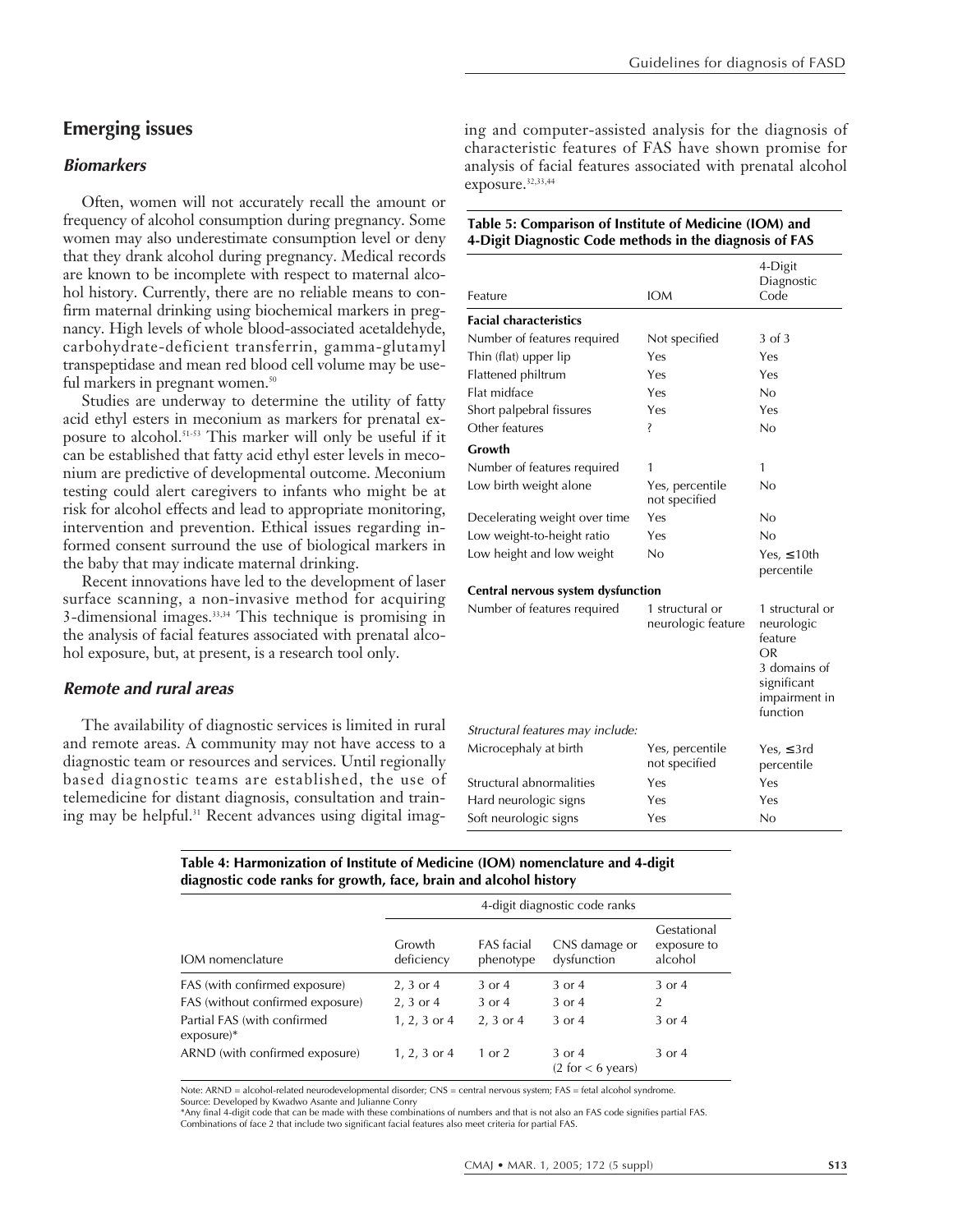### **Adult diagnosis**

Diagnosis of adults creates special challenges in all aspects of the diagnosis. Physical features may change over time, there may be catch-up growth, and cumulative environmental influences may distort the evaluation of brain function. The adult's history may include additional traumatic head injury, alcohol and drug abuse, and mental health problems. Although tests for the various domains are readily available, clinicians working with the adult FASD population find that the tests are often not sensitive to real-life issues. In addition to the data required for the diagnosis, an assessment must include additional components such as functional literacy and numeracy, employability and quality of life, which fall within the domain of adaptive skills. The clinician should not rely solely on the self-report of the individual who is alcohol-affected; the history and abilities of the individual must be verified by a reliable source.

# **Conclusion**

The assessment for prenatal alcohol exposure is a diagnosis for the affected person, the birth mother and possibly affected siblings. Rather than labeling, a diagnosis provides a blueprint for early intervention. Treatment planning and implementation, specifically targeted toward the unique needs of the individual and the family, form a large part of the diagnosis.

These guidelines and recommendations have been developed in parallel and in consultation with a United States committee charged with the same task.<sup>54</sup> The challenges for prevention and diagnosis of FASD and intervention to assist those affected by this disorder are evolving and dynamic. Research is ongoing to determine whether tools, such as novel brain imaging techniques, biomarkers and DNA micro-array techniques, might enhance accurate and reliable alcohol-related diagnoses and treatment.

We hope that these guidelines and recommendations will be used to facilitate training of health professionals, improve access to diagnostic services and facilitate referral for intervention or treatment for all people and families living with this disability.

Competing interests*:* None declared.

Contributors*:* All authors contributed equally to this manuscript. All authors contributed substantially to conception and design, or acquisition of data, or analysis and interpretation of data and drafted the article or revised it critically for important intellectual content. They gave their final approval of the version submitted to be published.

Acknowledgements*:* This work is supported by the FASD Teams of the Public Health Agency of Canada and the First Nations and Inuit Health Branch, Health Canada. The authors would like to thank the many clinicians and individuals who helped develop, review and provide feedback on these guidelines, especially the Public Health Agency of Canada's National Advisory Committee on FASD; Drs. Fred Boland, Susan Astley and Sterling Clarren; and the Centers for Disease Control and Prevention's scientific working group on diagnosis. This work was supported by the Public Health Agency of Canada and the First Nations and Inuit Health Branch, Health Canada.

# **References**

- 1. Jones KL, Smith DW. Recognition of the fetal alcohol syndrome in early infancy. *Lancet* 1973;2(7836):999-1001.
- Sokol RJ, Delaney-Black V, Nordstrom B. Fetal alcohol spectrum disorder. *JAMA* 2003;290(22):2996-9.
- 3. Streissguth AP. *Fetal alcohol syndrome: a guide for families and communities*. Baltimore: Paul H. Brookes; 1997.
- 4. Stratton K, Howe C, Battaglia FC. *Fetal alcohol syndrome: diagnosis, epidemiology, prevention, and treatment*. Washington: Institute of Medicine and National Academy Press; 1996. Available: www.nap.edu/books/0309052920/html/index .html (accessed 2004 Oct 29).
- 5. Streissguth AP. Maternal drinking and the outcome of pregnancy: implications for child mental health. *Am J Orthopsychiatry* 1977;47(3):422-31.
- 6. Joint statement: prevention of fetal alcohol syndrome (FAS) fetal alcohol effects (FAE) in Canada. Ottawa: Health Canada; 1996.
- 7. Roberts G., Nanson J. *Best practices fetal alcohol syndrome/fetal alcohol effects and the effects of other substance use during pregnancy*. Ottawa: Health Canada; 2003. 8. Chavez GF, Cordero JF, Becerra JE. Leading major congenital malforma-
- tions among minority groups in the United States, 1981-1986. *MMWR Morb Mortal Wkly Rep* 1988;37(3):17-24.
- 9. Sokol RJ, Clarren SK. Guidelines for use of terminology describing the impact of prenatal alcohol on the offspring. *Alcohol Clin Exp Res* 1989;13(4):597-8.
- 10. Sampson PD, Bookstein FL, Barr HM, Streissguth AP. Prenatal alcohol exposure, birthweight, and measures of child size from birth to age 14 years. *Am J Public Health* 1994;84(9):1421-8.
- 11. Sampson PD, Streissguth AP, Bookstein FL, Little RE, Clarren SK, Dehaene P, et al. Incidence of fetal alcohol syndrome and prevalence of alcohol-related neurodevelopmental disorder. *Teratology* 1997;56(5):317-26.
- 12. Robinson GC, Conry JL, Conry RF. Clinical profile and prevalence of fetal alcohol syndrome in an isolated community in British Columbia. *CMAJ* 1987; 137(3):203-7.
- 13. Williams RJ, Odaibo FS, McGee JM. Incidence of fetal alcohol syndrome in northeastern Manitoba. *Can J Public Health* 1999;90(3):192-4.
- 14. Square D. Fetal alcohol syndrome epidemic on Manitoba reserve. *CMAJ* 1997;157(1):59-60.
- 15. Asante KO, Nelms-Maztke J. *Report on the survey of children with chronic handicaps and fetal alcohol syndrome in the Yukon and Northwest British Columbia*. Whitehorse: Council for Yukon Indians; 1985.
- 16. Habbick BF, Nanson JL, Snyder RE, Casey RE, Schulman AL. Foetal alcohol syndrome in Saskatchewan: unchanged incidence in a 20-year period. *Can J Pub Health* 1996;87(3):204-7.
- 17. Sood B, Delaney-Black V, Covington C, Nordstrom-Klee B, Ager J, Templin T, et al. Prenatal alcohol exposure and childhood behavior at age 6 to 7 years: I. dose-response effect. *Pediatrics* 2001;108(2):E34.
- 18. Bingol N, Schuster C, Fuchs M, Iosub S, Turner G, Stone RK, et al. The influence of socioeconomic factors on the occurrence of fetal alcohol syndrome. *Adv Alcohol Subst Abuse* 1987;6(4):105-18.
- 19. Astley SJ, Bailey D, Talbot C, Clarren SK. Fetal alcohol syndrome (FAS) primary prevention through FAS diagnosis: I. Identification of high-risk birth mothers through the diagnosis of their children. *Alcohol Alcohol* 2000;35(5): 499-508.
- 20. Jacobson JL, Jacobson SW. Prenatal alcohol exposure and neurobehavioral development: where is the threshold? *Alcohol Health Res World* 1994;18:30-6. 21. Jacobson JL, Jacobson SW. Drinking moderately and pregnancy. Effects on
- child development. *Alcohol Res Health* 1999;23(1):25-30.
- Streissguth A, Barr H, Kogan J, Bookstein F. Primary and secondary disabilities in fetal alcohol syndrome. In: Streissguth AP, Kanter J, editors. *The challenge of fetal alcohol syndrome: overcoming secondary disabilities*. Seattle: University of Washington Press; 1997. pp 25-39.
- 23. Astley SJ, Bailey D, Talbot T, Clarren SK. Fetal alcohol syndrome (FAS) primary prevention through FAS diagnosis: II. A comprehensive profile of 80 birth mothers of children with FAS. *Alcohol Alcohol* 2000;35(5):509-19.

This article has been peer reviewed.

From the Children's Hospital, Health Sciences Centre, Departments of Pediatrics and Child Health and Biochemistry and Medical Genetics, University of Manitoba, Winnipeg, Man. (Chudley); the Department of Educational and Counselling Psychology and Special Education, University of British Columbia; Asante Centre for Fetal Alcohol Syndrome, Maple Ridge, B.C. (Conry); the Department of Obstetrics and Gynecology, University of Ottawa, Ottawa, Ont. (Cook); the Department of Pediatrics, University of British Columbia, BC Children's Hospital, Vancouver, B.C. (Loock); the Provincial Medical Genetics Program; the Department of Pediatrics, Memorial University of Newfoundland, St. John's, Nfld. (Rosales); and the Department of Pediatrics, Georges Dumont Hospital, Moncton, N.B. (LeBlanc).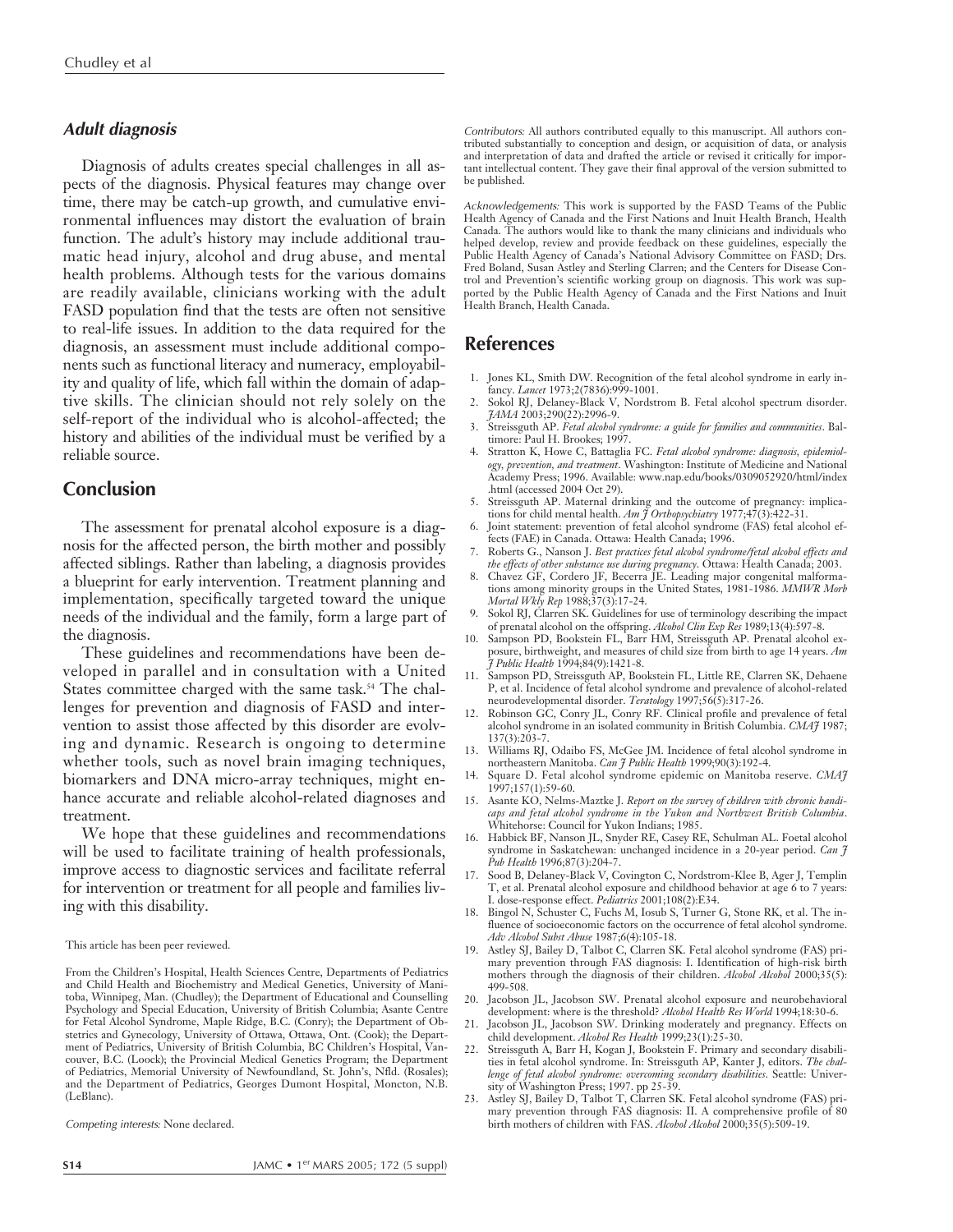- 24. Chudley AE, Longstaffe SE. Fetal alcohol syndrome and fetal alcohol spectrum disorder. In: Cassidy S, Allanson J, editors. *Management of genetic syndromes*. 2nd ed. New York: John Wiley and Sons; 2004.
- 25. Astley SJ, Clarren SK. *Diagnostic guide for fetal alcohol syndrome and related conditions: the 4-Digit Diagnostic Code*. 2nd ed. Seattle: University of Washington Publication Services; 1999.
- 26. Clarke ME, Tough SC. A national survey regarding knowledge and attitudes of health professionals about fetal alcohol syndrome. Ottawa: Health Canada; 2003.
- 27. Lemoine P, Harousseau H, Borteyru JP, Menuet JC. Les enfants de parents alcooliques - anomalies observées: à propos de 127 cas. *Ouest Med* 1968;21:476-82. 28. Jones KL, Smith DW, Ulleland CN, Streissguth AP. Pattern of malformation
- in offspring of chronic alcoholic mothers. *Lancet* 1973;1(7815):1267-71.
- 29. Clarren SK, Smith DW. The fetal alcohol syndrome. *Lamp* 1978;35(10):4-7. 30. Astley SJ, Clarren SK. Diagnosing the full spectrum of fetal alcohol-exposed indi-
- viduals: introducing the 4-Digit Diagnostic Code. *Alcohol Alcohol* 2000;35(4):400-10. 31. Benoit T, Bowes MD, Bowman N, Cantin D, Chudley A, Crolly D, et al. Telemedicine diagnosis for fetal alcohol syndrome - the Manitoba experience. *Pediatr Child Health* 2002;7:147-51.
- 32. Astley SJ, Stachowiak J, Clarren SK, Clausen C. Application of the fetal alcohol syndrome facial photographic screening tool in a foster care population. *J Pediatr* 2002;141(5):712-7.
- 33. Astley SJ, Clarren SK. Measuring the facial phenotype of individuals with prenatal alcohol exposure: correlations with brain dysfunction. *Alcohol Alcohol* 2001;36(2):147-59.
- 34. Hennessy RJ, Kinsella A, Waddington JL. 3D laser surface scanning and geometric morphometric analysis of craniofacial shape as an index of cerebro-craniofacial morphogenesis: initial application to sexual dimorphism. *Biol Psychiatry* 2002;51(6):507-14.
- 35. Da Silveira AC, Daw JL Jr, Kusnoto B, Evans C, Cohen M. Craniofacial applications of three-dimensional laser surface scanning. *J Craniofac Surg* 2003; 14(4);449-56.
- 36. US Department of Health and Human Services. National Institute on Alcohol Abuse and Alcoholism. *10th special report to the US Congress on alcohol and health: highlights from current research*. Washington: The Institute; 2000.
- 37. Bradley KA, Boyd-Wickizer J, Powell SH, Burman ML. Alcohol screening questionnaires in women: a critical review. *JAMA* 1998;280(2):166-71.
- 38. Russell M, Martier SS, Sokol RJ, Mudar P, Bottoms S, Jacobson S, et al. Screening for pregnancy risk-drinking. *Alcohol Clin Exp Res* 1994;18(5):1156-61.
- 39. Astley SJ, Clarren SK. A case definition and photographic screening tool for the facial phenotype of fetal alcohol syndrome. *J Pediatr* 1996;129(1):33-41.
- 40. Jones KL, Smith DW. The fetal alcohol syndrome. *Teratology* 1975;12(1):1-10. 41. Thomas IT, Gaitantzis YA, Frias JL. Palpebral fissure length from 29 weeks gestation to 14 years. *J Pediatr* 1987;111:267-8.
- 42. Hall JG, Froster-Iskenius UG, Allanson JE, editors. *Handbook of normal physical measurements*. Oxford: Oxford University Press; 1989. pp. 149-50.
- 43. Farkas LG. *Anthropometry of the head and face*. 2nd ed. New York: Raven Press; 1994.
- 44. Moore ES, Ward RE, Jamison PL, Morris CA, Bader PI, Hall BD. New perspectives on the face in fetal alcohol syndrome: what anthropometry tells us. *Am J Med Genet* 2002;109(4):249-60.
- 45. Mattson SN, Riley EP, Gramling L, Delis DC, Jones KL. Heavy prenatal alcohol exposure with or without physical features of fetal alcohol syndrome leads to IQ deficits. *J Pediatr* 1997;131(5):718-21.
- 46. National population health survey, 1994-1995. Ottawa: Statistics Canada; 1995. Available: stcwww.statcan.ca/english/sdds/5004.htm (accessed 2004 Oct 29).
- 47. National longitudinal survey of children and youth, 1994-1995. Ottawa: Statistics Canada; 1995.
- 48. National longitudinal survey of children and youth, 1998-1999. Ottawa: Statistics Canada; 1999.
- 49. Fall 2002 survey of First Nations people living on reserve. Ottawa: EKOS Research; 2002.
- 50. Stoler JM, Huntington KS, Petersen CM, Daniel P, Aboagye KK, Lieberman E, et al. The prenatal detection of significant alcohol exposure with maternal blood markers. *J Pediatr* 1998; 133(3):346-52.
- 51. Moore C, Jones J, Lewis D, Buchi K. Prevalence of fatty acid ethyl esters in meconium specimens. *Clin Chem* 2003;49(1):133-6.
- 52. Bearer CF. Meconium as a biological marker of prenatal exposure. *Ambul Pediatr* 2003;3(1):40-3.
- 53. Chan D, Bar-Oz B, Pellerin B, Paciorek C, Klein J, Kapur B, et al. Population baseline of meconium fatty acid ethyl esters among infants of non-drinking women in Jerusalem and Toronto. *Ther Drug Monit* 2003;25(3):271-8.
- National Center on Birth Defects and Developmental Disabilities Centers for Disease Control and Prevention Department of Health and Human Services. Fetal Alcohol Syndrome: Guidelines for Referral and Diagnosis: National Task Force on Fetal Alcohol Syndrome and Fetal Alcohol Effect; 2004 http://www.cdc.gov/ncbddd/fas/documents/FAS\_guidelines\_accessible.pdf

**Correspondence to:** Dr. Jocelynn L. Cook, FASD Team, Public Health Agency of Canada, Division of Childhood and Adolescence, Jeanne Mance Bldg. 9th flr, Tunney's Pasture, Address Locator 1909C2, Ottawa ON K1A 0K9; jocelynn@primus.ca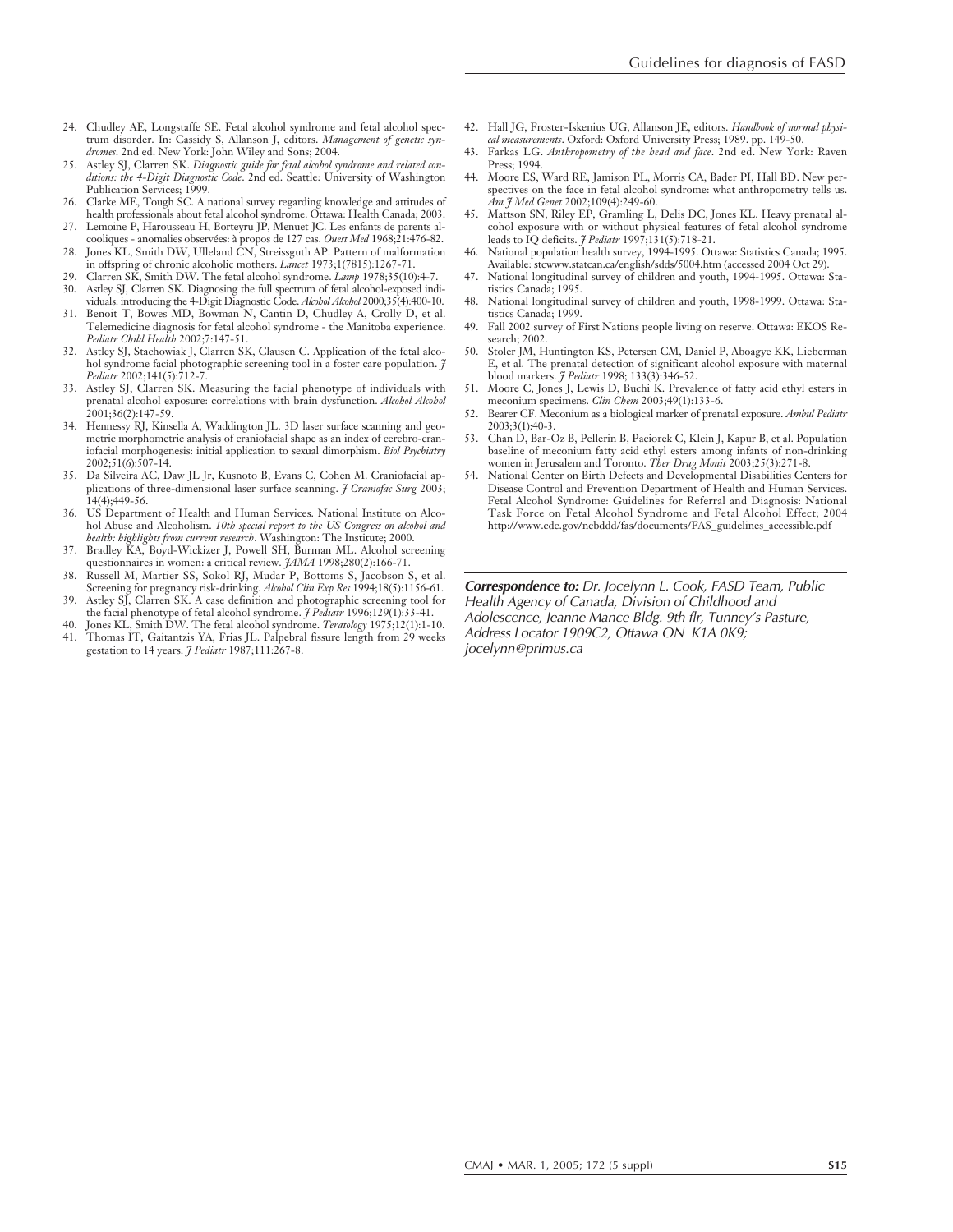| Participant                 | City               | Province   | Profession                                                                        | # Consultations |
|-----------------------------|--------------------|------------|-----------------------------------------------------------------------------------|-----------------|
| Albert Chudley              | Winnipeg           | Man.       | Physician, Clinic for Drug and Alcohol<br><b>Exposed Children</b>                 | 12              |
| Al Kircher                  | Winnipeg           | Man.       | Psychologist                                                                      | 1               |
| Andrea Moser                | Ottawa             | Ont.       | Correctional Services Canada                                                      | $\mathbf{1}$    |
| Anne Fuller                 | Vancouver          | <b>BC</b>  | BC Ministry of Children and Family<br>Development                                 | $\mathbf{1}$    |
| Annette Lemire              | Edmonton           | Alta.      | Health and Wellness                                                               | 2               |
| Arthur Blue                 | <b>Brandon</b>     | Man.       | Native Psychologists in Canada                                                    | 1               |
| Ben Giddard                 | Calgary            | Alta.      | Physician, Alberta Children's Hospital                                            | 1               |
| <b>Billie Jean Benisty</b>  | Ottawa             | Ont.       | Health Canada                                                                     | 2               |
| <b>Bob Armstrong</b>        | Vancouver          | ВC         | Physician, BC Women's and Children's<br>Hospital                                  | 2               |
| <b>Bonnie Baxter</b>        | Vancouver          | ВC         | Speech/Language Pathologist                                                       | 1               |
| <b>Brad Bell</b>            | Whitehorse         | YT         | Health and Social Services                                                        | 1               |
| Brian Marder                | Edmonton           | Alta.      | Career Counsellor                                                                 | $\mathbf{1}$    |
| Bryce Lark                  | Whitehorse         | YT         | Health and Social Services                                                        | 1               |
| Carol Gregson               | Iqalauit           | Nun.       | Nunavut Dept of Health                                                            | 1               |
| Carol Woodworth             | Vancouver          | BC         | Speech/Language Pathologist, Asante<br>Centre for FAS                             | 1               |
| Cathie Royle                | St. John's         | Nfld.      | Child Youth and Family Programs,<br>Dept. Health and Community Services           | 2               |
| Christine Lilley            | Vancouver          | ВC         | Psychologist, BC Women's and<br>Children's Hospital                               | $\mathbf{1}$    |
| Christine Loock             | Vancouver          | B.C.       | Physician, BC Women's and Children's<br>Hospital                                  | 11              |
| Claudette Landry            | Frederictom        | N.B.       | Public Health, Dept. Health and<br>Wellness                                       | $\overline{2}$  |
| Dan Dubovsky                | Washington         | DC         | FAS Specialist, FAS Center of Excellence                                          | $\overline{2}$  |
| Darlene<br>MacDonald        | Ottawa             | Ont.       | Health Canada                                                                     | $\overline{2}$  |
| Darren Joslin               | Edmonton           | Alta.      | Health and Wellness                                                               | $\overline{2}$  |
| Dawn Ridd                   | Winnipeg           | Man.       | Manitoba Health                                                                   | 1               |
| Del Nyberg                  |                    | ВC         | <b>BC</b> Health                                                                  | $\overline{2}$  |
| Diane Fast                  | Vancouver          | ВC         | Psychiatrist, , BC Women's and<br>Children's Hospital                             | $\mathbf{1}$    |
| Donna Ludvigsen             | Edmonton           | Alta.      | Health and Wellness                                                               | $\mathbf{1}$    |
| <b>Edward Cross</b>         | Kahnawake          | Que.       | <b>Education Specialist</b>                                                       | 2               |
| Elaine Orrbine              | Ottawa             | Ont.       | Canadian Association of Pediatric<br>Health Centres, Canadian Pediatric<br>Chairs | 1               |
| Ellen Fantus                | Toronto            | Ont.       | Psychologist, Toronto Hospital for Sick<br>Children                               | 1               |
| Faye Brooks                 | Ottawa             | Ont.       | Canadian Nurses Association                                                       | 1               |
| Faye Stark                  | Fort<br>Providence | <b>NWT</b> | Health and Social Services                                                        | 1               |
| Fjola Hart-<br>Wasekeeiskaw | Ottawa             | Ont.       | Aboriginal Nurses Association of<br>Canada                                        | 2               |
| Fred Boland                 | Kingston           | Ont.       | Psychologist, Queen's University                                                  | 6               |

#### **Appendix 1: Participants\* in meetings and teleconferences to develop Canadian guidelines for the diagnosis of FAS and its related disabilities**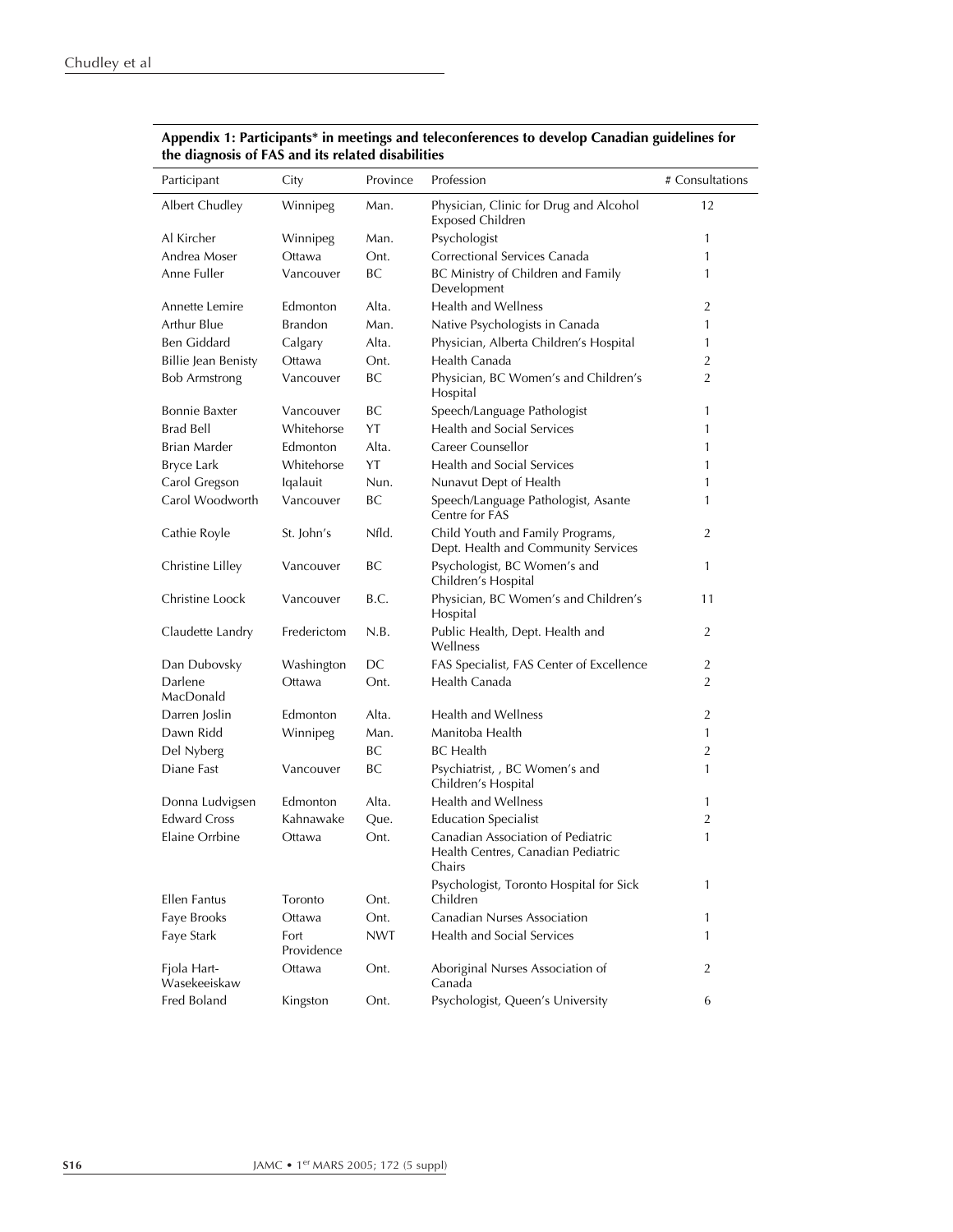| Appendix 1: continued        |                   |       |                                                                       |                |  |
|------------------------------|-------------------|-------|-----------------------------------------------------------------------|----------------|--|
| Gail Andrew                  | Edmonton          | Alta  | Physician, Glenrose Rehabilitation<br>Hospital                        | $\overline{4}$ |  |
| Gideon Koren                 | Toronto           | Ont.  | Physician, Toronto Hospital for Sick<br>Children                      | 6              |  |
| Graham Robinson              | Ottawa            | Ont.  | <b>RCMP</b>                                                           | 1              |  |
| Guy Burbon                   | Ottawa            | Ont.  | Solicitor General                                                     | 1              |  |
| Hasu Rajani                  | Cold Lake         | Alta. | Physician, Lakeland Centre for FAS                                    | $\overline{2}$ |  |
| Holly Mackay                 | Ottawa            | Ont.  | Health Canada                                                         | 1              |  |
| Irena Nulman                 | Toronto           | Ont.  | Physician, Toronto Hospital for Sick<br>Children                      | 3              |  |
|                              |                   |       | Psychologist, Centers for Disease Control                             | 1              |  |
| Jacquelyn Bertrand           | Atlanta           | GА    | and Prevention                                                        |                |  |
| Jan Lutke                    | Vancouver         | BC    | <b>BC FAS Support Network</b>                                         | 1              |  |
| Janice Birney                | Ottawa            | Ont.  | Indian and Northern Affairs Canada                                    | 1              |  |
| Jasjeet Sidhu                | Atlanta           | GА    | Medical Epidemiologist, Centers for<br>Disease Control and Prevention | 1              |  |
| Jo Nanson                    | Saskatoon         | Sask. | Psychologist                                                          | 4              |  |
| Joanne Rovet                 | Toronto           | Ont.  | Psychologist, Toronto Hospital for Sick<br>Children                   | 2              |  |
| Joanne Weinberg              | Vancouver         | BС    | Neuroscientist                                                        | 1              |  |
| Jocelynn Cook                | Ottawa            | Ont.  | Health Canada                                                         | 11             |  |
| Jocyline Gauthier            | Whitehorse        | YT    | <b>Health and Social Services</b>                                     |                |  |
| John Arnett                  | Winnipeg          | Man.  | Psychologist                                                          | 1              |  |
| John Godel                   | Campbell<br>River | BС    | Physician                                                             | 1              |  |
| John Service                 | Ottawa            | Ont.  | Canadian Psychological Society                                        | 1              |  |
| Julie Conry                  | Vancouver         | BС    | Psychologist, Asante Centre for FAS                                   | 11             |  |
| Karen Archbell               | Toronto           | Ont.  | Ontario Dept of Health                                                | 1              |  |
| Kathleen Montpetit           | Montreal          | Que.  | Occupational Therapist, Shriner's<br>Hospital                         | 2              |  |
| Kathleen Montpetit           | Montreal          | Que.  | Occupational Therapist, Shriner's<br>Hospital                         | 1              |  |
| Kathy Horne                  | Edmonton          | Alta. | Psychologist, Glenrose Rehabilitation<br>Hospital                     | 1              |  |
| Kathy Jones                  | Winnipeg          | Man.  | Psychologist, West Region First Nation<br>Child and Family Centre     | 1              |  |
| Kelly Stone                  | Ottawa            | Ont.  | Director, Health Canada                                               | 3              |  |
| Kwadwo Asante                | Vancouver         | ВC    | Physician, Asante Centre for FAS                                      | 4              |  |
| Leigh Wincott                | Thompson          | Man.  | Physician, Thompson Diagnostic Clinic<br>for FAS                      | $\overline{2}$ |  |
| Leslie Grob                  | Regina            | Sask. | Saskatchewan Health                                                   | 2              |  |
| Margaret Clarke              | Calgary           | Alta  | Physician, Alberta Children's Hospital                                | 3              |  |
| Marie Adele Davis            | Ottawa            | Ont.  | Canadian Pediatric Society                                            | 1              |  |
| Marilou Reeve                | Ottawa            | Ont.  | Youth Justice                                                         | 1              |  |
| Marilyn Van<br><b>Bibber</b> | Vancouver         | BC    | <b>BC FAS Resource Network</b>                                        | 1              |  |
| Mary Cox-Millar              | Winnipeg          | Man.  | Coordinator, Clinic for Drug and Alcohol<br>Exposed Children          | 1              |  |
| Mary Ellen<br>Baldwin        | Calgary           | Alta. | Psychologist, Alberta Children's Hospital                             | 1              |  |
| Mary Johnston                | Ottawa            | Ont.  | Health Canada                                                         | 4              |  |
| Mary Lynch                   | Saint John        | NB    | New Brunswick Family Services                                         | 1              |  |
| Mercedes Mompel              | Toronto           | Ont.  | Health and Long-term Care                                             | 1              |  |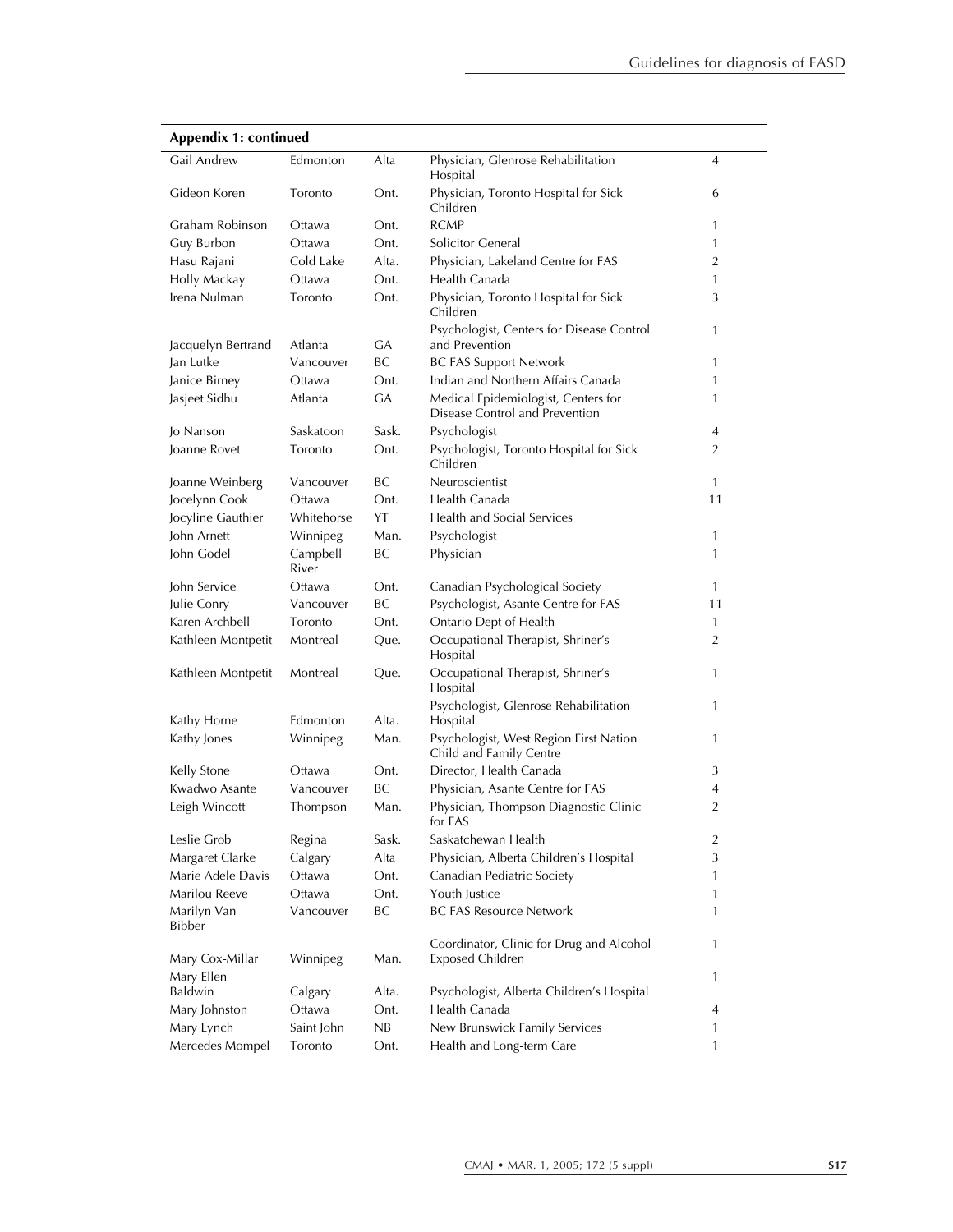| <b>Appendix 1: continued</b> |             |            |                                                                   |                |
|------------------------------|-------------|------------|-------------------------------------------------------------------|----------------|
| Michelle Dubik               | Winnipeg    | Man.       | Healthy Child Manitoba                                            | $\overline{2}$ |
| Nadine Huggins               | Ottawa      | Ont.       | Health Canada                                                     | 3              |
| Nancy Taylor                 | Halifax     | NS         |                                                                   | $\mathbf{1}$   |
| Nicole Chatel                | Yellowknife | <b>NWT</b> | Stanton Territorial Health Authority                              | 1              |
| Nicole LeBlanc               | Moncton     | NB         | Physician, Georges Dumont Hospital                                | 5              |
| Nikki Bansil                 | Ottawa      | Ont.       | Canadian Medical Association                                      | 1              |
| Pamela Massad                | Ottawa      | Ont.       | Health Canada                                                     | $\mathbf{1}$   |
| Patricia Blakely             | Saskatoon   | Sask.      | Physician, Kinsmen Children's Centre                              | 4              |
| Patricia<br>MacPherson       | Montague    | PEI        | Canadian Correctional Services Research<br>Centre                 | 1              |
| Pearl Park                   | Calgary     | Alta.      | Speech/Language Pathologist, Alberta<br>Children's Hospital       | 1              |
| Peter Waas                   | LaCombe     | Alta       | Psychologist                                                      | 3              |
| Rachelle Deneault            | Whitehorse  | YT         |                                                                   | 1              |
| Richard Snyder               | Saskatoon   | Sask       | Physician, Kinsmen Children's Centre                              | 1              |
| Roxana Vernescu              | St John's   | Nfld.      | Psychologist, Memorial University                                 | $\mathbf{1}$   |
| Samantha<br>Nadjiwan         | Ottawa      | Ont.       | First Nations Child and Family Caring<br>Society of Canada        | $\mathbf{1}$   |
| Sandy Clarren                | Seattle     | <b>WA</b>  | Psychologist, University of Washington                            | 1              |
| Sandy Steinwender            | Iqualuit    | Nun.       | <b>Health and Social Services</b>                                 | $\mathbf{1}$   |
| Sharon<br><b>Bartholomew</b> | Ottawa      | Ont.       | Health Canada                                                     | $\overline{2}$ |
| Soo-Hong Uh                  | Vancouver   | ВC         | Scientist, BC Vital Statistics                                    | $\overline{2}$ |
| Sterling Clarren             | Seattle     | <b>WA</b>  | Physician, University of Washington                               | 1              |
| Suzanne Guay                 | Ottawa      | Ont.       | National Parole Board                                             | $\mathbf{1}$   |
| <b>Ted Rosales</b>           | St. John's  | Nfld.      | Physician, Memorial University                                    | 12             |
| <b>Terry Benoit</b>          | Winnipeg    | Man.       | Physician, Clinic for Drug and Alcohol<br><b>Exposed Children</b> | 1              |
| Tim Oberlander               | Vancouver   | ВC         | Physician, BC Women's and Children's<br>Hospital                  | $\mathbf{1}$   |
| Val Massey                   | Edmonton    | Alta.      | Psychologist, DV Massey and Associates                            | $\mathbf{1}$   |
| Valerie Flynn                | Ottawa      | Ont.       | Health Canada                                                     | $\overline{2}$ |
| Vyta Senikas                 | Ottawa      | Ont.       | Society of Obstetricians and<br>Gynecologists of Canada           | $\mathbf{1}$   |
| Wendy Sky<br>Delaronde       | Kahnawake   | Que.       | Nurse                                                             | $\mathbf{1}$   |
| Yaya deAndrade               | Vancouver   | ВC         | Psychologist, BC Women's and Children's<br>Hospital               | $\mathbf{1}$   |
| Yeshodara Naidoo             | Ottawa      | Ont.       | Health Canada                                                     | 1              |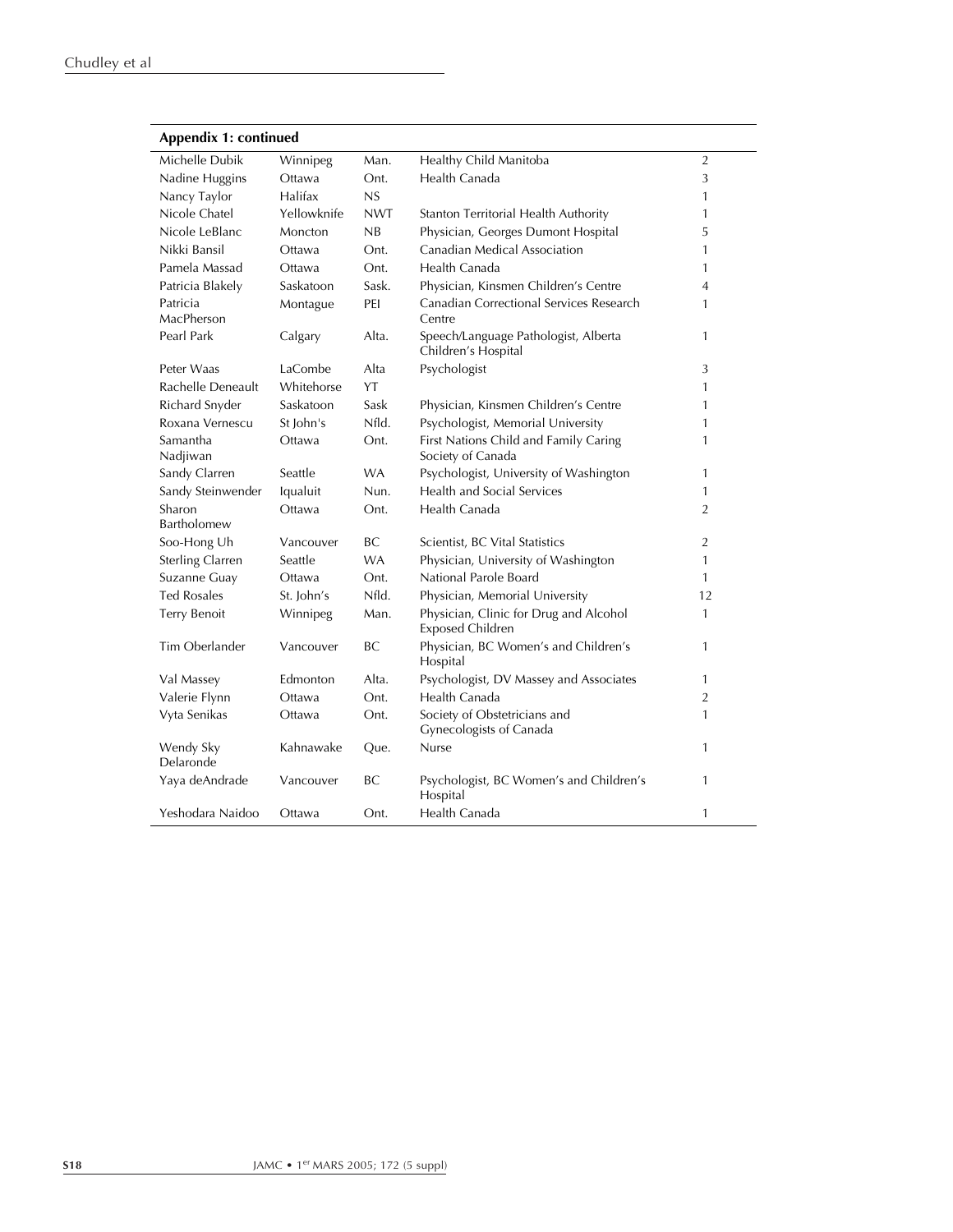

**Appendix 2: Guides for measurement of palpebral fissure length**

**Appendix 2-1: Relation between palpebral fissure length and age in both sexes of American white children aged 29 weeks to 14 years.41**



**Appendix 2-2: Palpebral fissure length for both sexes, birth to 16 years.42**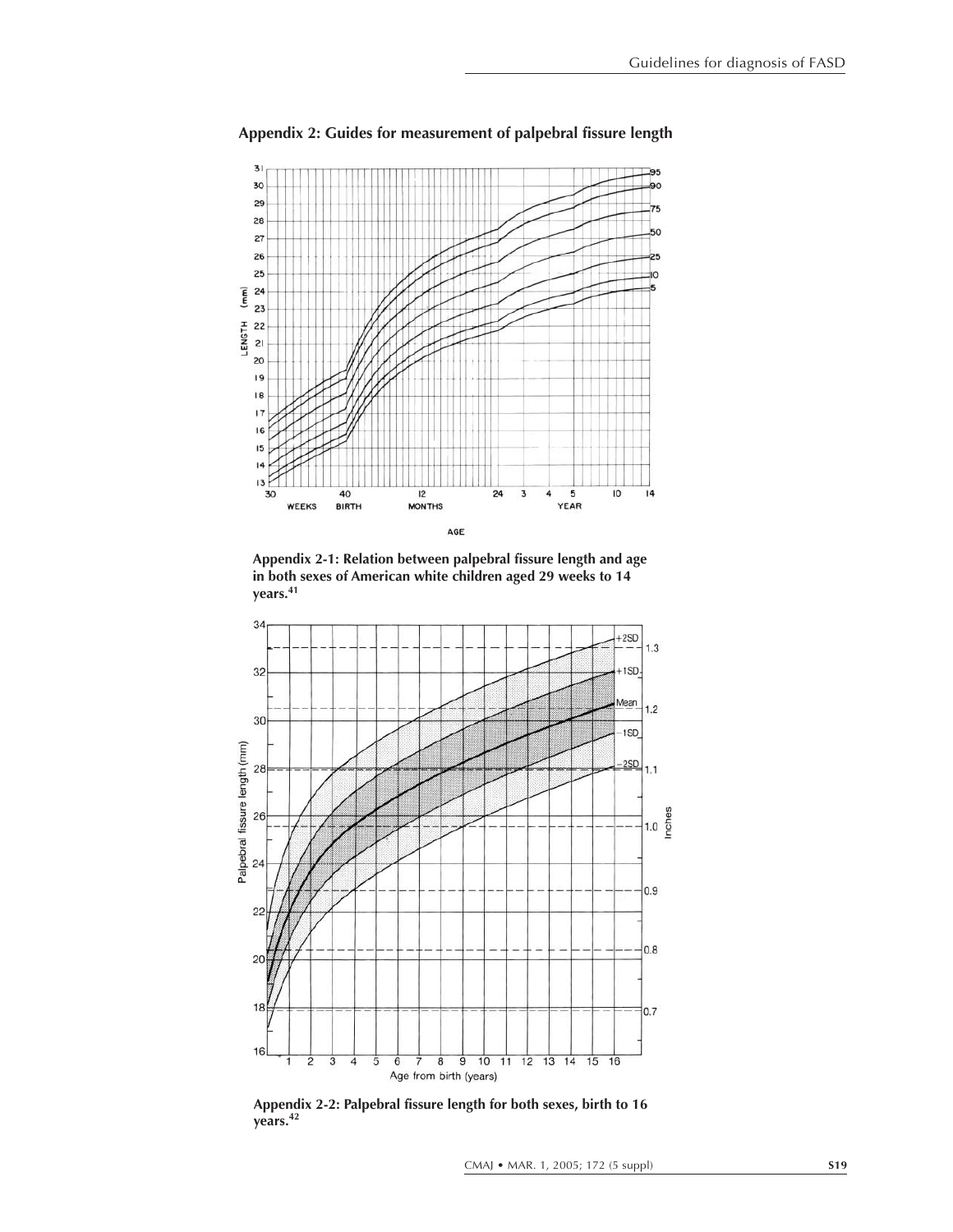#### **Appendix 3: Examples of tests that are most widely used to assess the domains**

\* Psychologists, speech-language pathologists and occupational therapists were consulted regarding their widely used tests. Tests for brain function are regularly updated and the most current versions should be used where appropriate

#### **Hard and soft neurologic signs (including sensory-motor**

Hard neurologic signs are assessed by the physician according to usual standards.

Soft neurologic signs include motor signs that can be elicited on the physical examination, with referral for occupational therapy assessment where appropriate.

Tests of motor functioning include:

Movement Assessment Battery for Children Brunuinks-Oseretsky Scales of Motor Development Alberta Infant Motor Scale Peabody Developmental Motor Scales Quick Neurological Screening Test-II

Tests for visual-motor functioning include:

Developmental Test of Visual-Motor Integration or Bender Gestalt (simple) Rey Complex Figure Test and Recognition Trial (complex)

Tests of perception include:

Gardner Test of Visual Perceptual Skills Gardner Test of Auditory Perceptual Skills

Tests of sensory function include:

Dunn Sensory Profile

University of Washington Sensori-motor Checklist Congenital sensory-neural hearing loss as evaluated by audiologist Congenital vision anomalies as evaluated by an ophthalmologist

Tests and observations of articulation, phonology and motor speech if indicated: Goldman-Fristoe –2 Test of Articulation Phonological Awareness Test

#### **Brain structure**

Documented measurements of the head circumference (occipitofrontal circumference below the 3rd percentile) adjusted for age and gender (during the physical examination at any age including head circumference at birth) and other evidence of functional or structural CNS dysfunction based on a neurologic examination or findings on imaging techniques (computed tomography scan, magnetic resonance imaging, electroencephalogram). Neurologic problems may include seizures not due to a postnatal insult or other signs such as impaired motor skills, neurosensory hearing loss, memory loss or poor eye–hand coordination.

#### **Cognition**

Tests of intellectual functioning include: Wechsler Intelligence Scale for Children-III (WISC-IV not yet tested for usefulness with the FASD population) Stanford-Binet- Fourth Edition (SB5 not yet tested for usefulness with the FASD population) Wechsler Preschool and Primary Scale of Intelligence-III Differential Ability Scales Bayley Scales of Infant Development

### **Communication**

Test batteries of language functioning usually combine both receptive and expressive language functions, as well as single-word and complex functions (sentences and paragraphs). Elicited versus recognition ability (multiple-choice) should be distinguished.

 Peabody Picture Vocabulary Test-III Expressive Vocabulary Test Preschool Language Scale (3 or 4) Reynell Developmental Language Scales Test of the Auditory Comprehension of Language-3 Token Test Listening Test Test of Word Knowledge Clinical Evaluation of Language Fundamentals (Preschool, CELF-3, CELF-4)

These measures are complemented by a language sample analysis that includes: length of utterance, use of complex sentences and word retrieval.

Social Language Observations

Narrative skill (PLS-E story retell); Renfrew Bus Story, Frog Where are You

(Note: Language pragmatics are considered in the domain of social/adaptive skills.)